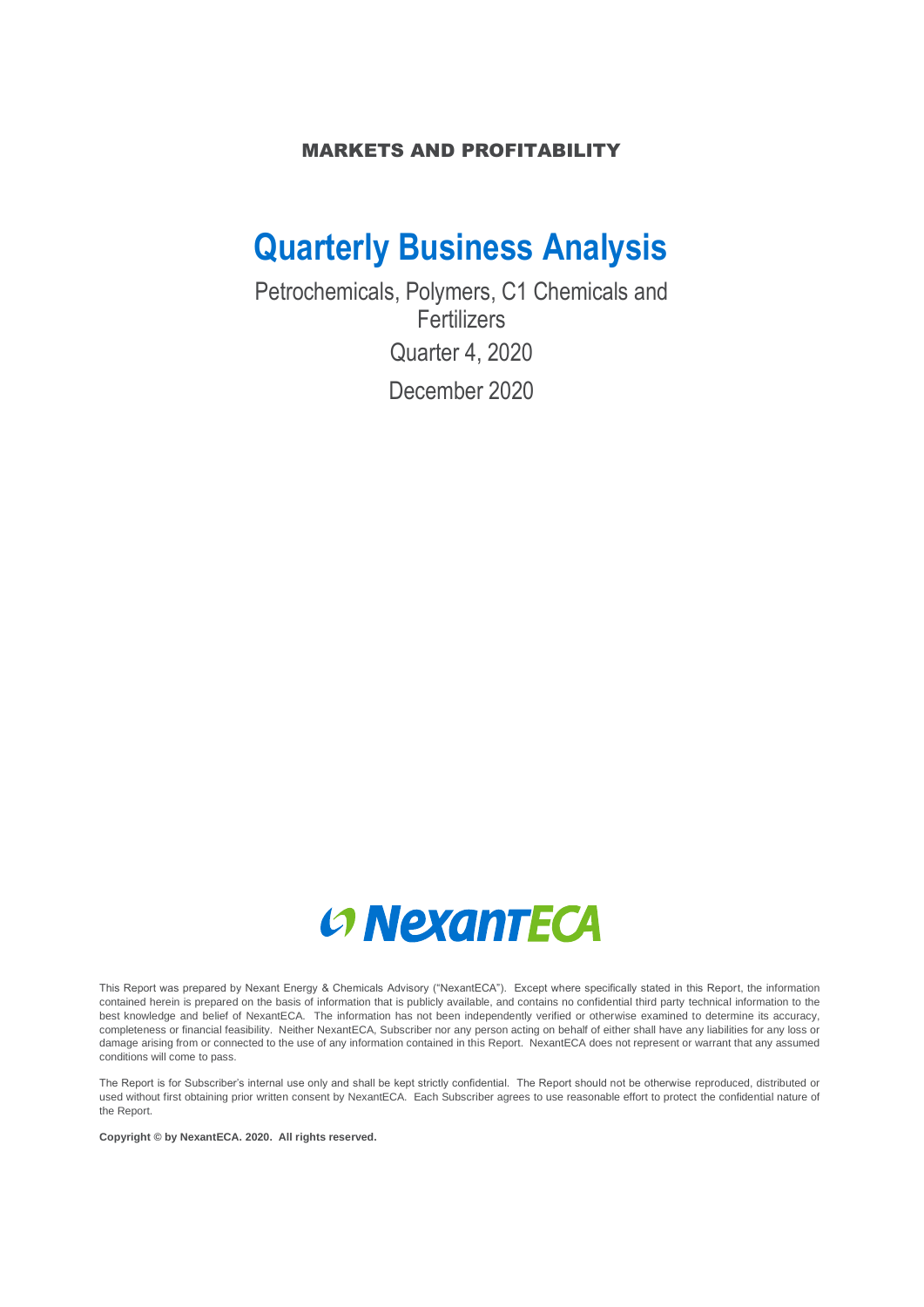

## **Contents**

| $\mathbf{1}$   |     |       |  |
|----------------|-----|-------|--|
|                | 1.1 |       |  |
|                | 1.2 |       |  |
|                | 1.3 |       |  |
| $\overline{2}$ |     |       |  |
|                | 2.1 |       |  |
|                | 2.2 |       |  |
| 3              |     |       |  |
|                | 3.1 |       |  |
|                |     | 311   |  |
|                |     | 3.1.2 |  |
|                |     | 3.1.3 |  |
|                | 3.2 |       |  |
|                |     | 3.2.1 |  |
|                |     | 3.2.2 |  |
|                |     | 3.2.3 |  |
|                | 3.3 |       |  |
|                |     | 3.3.1 |  |
|                |     | 3.3.2 |  |
|                |     | 3.3.3 |  |
|                | 3.4 |       |  |
|                |     | 3.4.1 |  |
|                |     | 3.4.2 |  |
|                |     | 3.4.3 |  |
|                |     | 3.4.4 |  |
|                |     | 3.4.5 |  |
|                |     | 3.4.6 |  |
|                |     | 3.4.7 |  |
|                |     | 3.4.8 |  |
| 4              |     |       |  |
|                | 4.1 |       |  |
|                |     | 4.1.1 |  |
|                |     | 4.1.2 |  |
|                |     | 4.1.3 |  |
|                | 4.2 |       |  |
|                |     | 4.2.1 |  |
|                |     | 4.2.2 |  |
|                |     | 4.2.3 |  |
|                | 4.3 |       |  |
|                |     | 4.3.1 |  |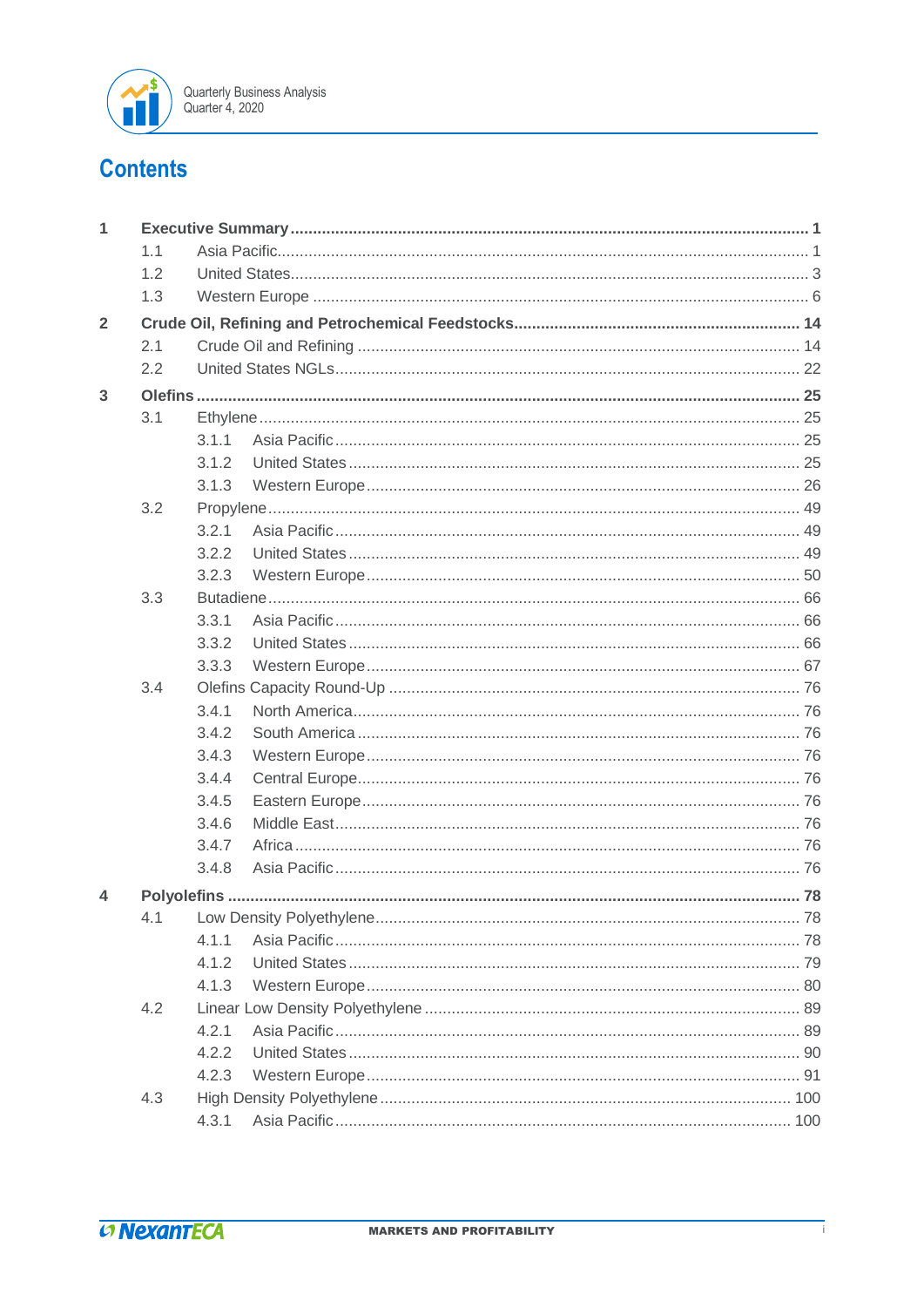

|   |     | 4.3.2 |             |     |
|---|-----|-------|-------------|-----|
|   |     | 4.3.3 |             |     |
|   | 4.4 |       |             |     |
|   |     | 4.4.1 |             |     |
|   |     | 4.4.2 |             |     |
|   |     | 4.4.3 |             |     |
|   | 4.5 |       |             |     |
|   |     | 4.5.1 |             |     |
|   |     | 4.5.2 |             |     |
|   |     | 4.5.3 |             |     |
|   |     | 4.5.4 |             |     |
|   |     | 4.5.5 |             |     |
|   |     | 4.5.6 |             |     |
|   |     | 4.5.7 |             |     |
|   |     | 4.5.8 |             |     |
| 5 |     |       |             |     |
|   | 5.1 |       |             |     |
|   |     | 5.1.1 |             |     |
|   |     | 5.1.2 |             |     |
|   |     | 5.1.3 |             |     |
|   | 5.2 |       |             |     |
|   |     | 5.2.1 |             |     |
|   |     | 5.2.2 |             |     |
|   |     | 5.2.3 |             |     |
|   | 5.3 |       |             |     |
|   |     | 5.3.1 |             |     |
|   |     | 5.3.2 |             |     |
|   |     | 5.3.3 |             |     |
|   |     | 5.3.4 |             |     |
|   |     | 5.3.5 |             |     |
|   |     | 5.3.6 | Middle East | 154 |
|   |     | 5.3.7 |             |     |
|   |     | 5.3.8 |             |     |
| 6 |     |       |             |     |
|   | 6.1 |       |             |     |
|   |     | 6.1.1 |             |     |
|   |     | 6.1.2 |             |     |
|   |     | 6.1.3 |             |     |
|   | 6.2 |       |             |     |
|   |     | 6.2.1 |             |     |
|   |     | 6.2.2 |             |     |
|   | 6.3 |       |             |     |
|   |     | 6.3.1 |             |     |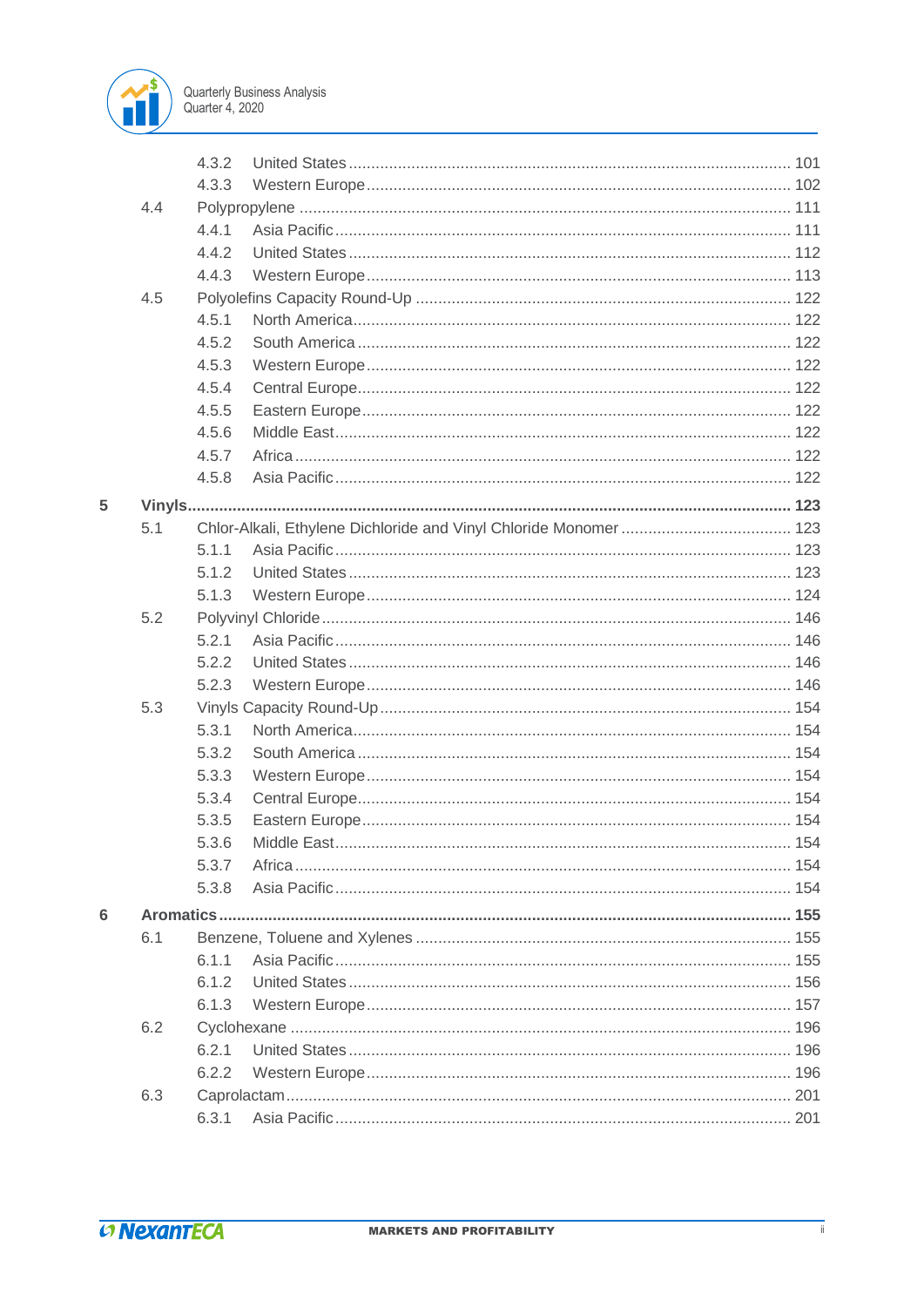

|   |     | 6.3.2 |  |
|---|-----|-------|--|
|   |     | 6.3.3 |  |
|   | 6.4 |       |  |
|   |     | 6.4.1 |  |
|   |     | 6.4.2 |  |
|   |     | 6.4.3 |  |
|   |     | 6.4.4 |  |
|   |     | 6.4.5 |  |
|   |     | 6.4.6 |  |
|   |     | 6.4.7 |  |
|   |     | 6.4.8 |  |
| 7 |     |       |  |
|   | 7.1 |       |  |
|   |     | 7.1.1 |  |
|   |     | 7.1.2 |  |
|   |     | 7.1.3 |  |
|   | 7.2 |       |  |
|   |     | 7.2.1 |  |
|   |     | 7.2.2 |  |
|   |     | 7.2.3 |  |
|   | 7.3 |       |  |
|   |     | 7.3.1 |  |
|   |     | 7.3.2 |  |
|   |     | 7.3.3 |  |
|   |     | 7.3.4 |  |
|   |     | 7.3.5 |  |
|   |     | 7.3.6 |  |
|   |     | 7.3.7 |  |
|   |     | 7.3.8 |  |
| 8 |     |       |  |
|   | 8.1 |       |  |
|   |     | 8.1.1 |  |
|   |     | 8.1.2 |  |
|   |     | 8.1.3 |  |
|   | 8.2 |       |  |
|   |     | 8.2.1 |  |
|   |     | 8.2.2 |  |
|   |     | 8.2.3 |  |
|   | 8.3 |       |  |
|   |     | 8.3.1 |  |
|   |     | 8.3.2 |  |
|   |     | 8.3.3 |  |
|   | 8.4 |       |  |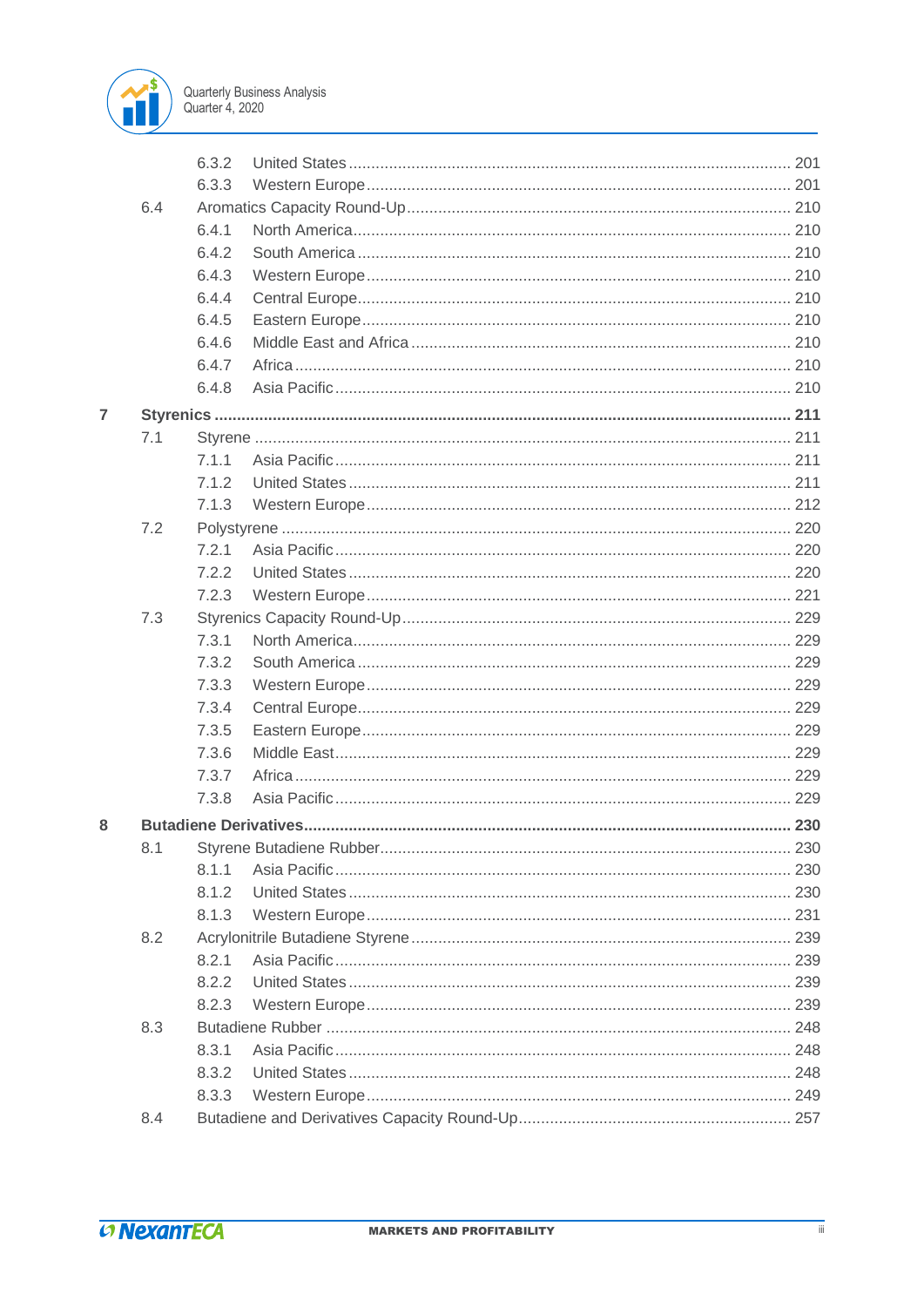

|    |      | 8.4.1 |  |
|----|------|-------|--|
|    |      | 8.4.2 |  |
|    |      | 8.4.3 |  |
|    |      | 8.4.4 |  |
|    |      | 8.4.5 |  |
|    |      | 8.4.6 |  |
|    |      | 8.4.7 |  |
|    |      | 8.4.8 |  |
| 9  |      |       |  |
|    | 9.1  |       |  |
|    |      | 9.1.1 |  |
|    |      | 9.1.2 |  |
|    |      | 9.1.3 |  |
|    | 9.2  |       |  |
|    |      | 9.2.1 |  |
|    |      | 9.2.2 |  |
|    |      | 9.2.3 |  |
|    | 9.3  |       |  |
|    |      | 9.3.1 |  |
|    |      | 9.3.2 |  |
|    |      | 9.3.3 |  |
|    | 9.4  |       |  |
|    |      | 9.4.1 |  |
|    |      | 9.4.2 |  |
|    |      | 9.4.3 |  |
|    | 9.5  |       |  |
|    |      | 9.5.1 |  |
|    |      | 9.5.2 |  |
|    |      | 9.5.3 |  |
|    |      | 9.5.4 |  |
|    |      | 9.5.5 |  |
|    |      | 9.5.6 |  |
|    |      | 9.5.7 |  |
|    |      | 9.5.8 |  |
| 10 |      |       |  |
|    | 10.1 |       |  |
|    |      |       |  |
|    |      |       |  |
|    |      |       |  |
|    | 10.2 |       |  |
|    |      |       |  |
|    |      |       |  |
|    |      |       |  |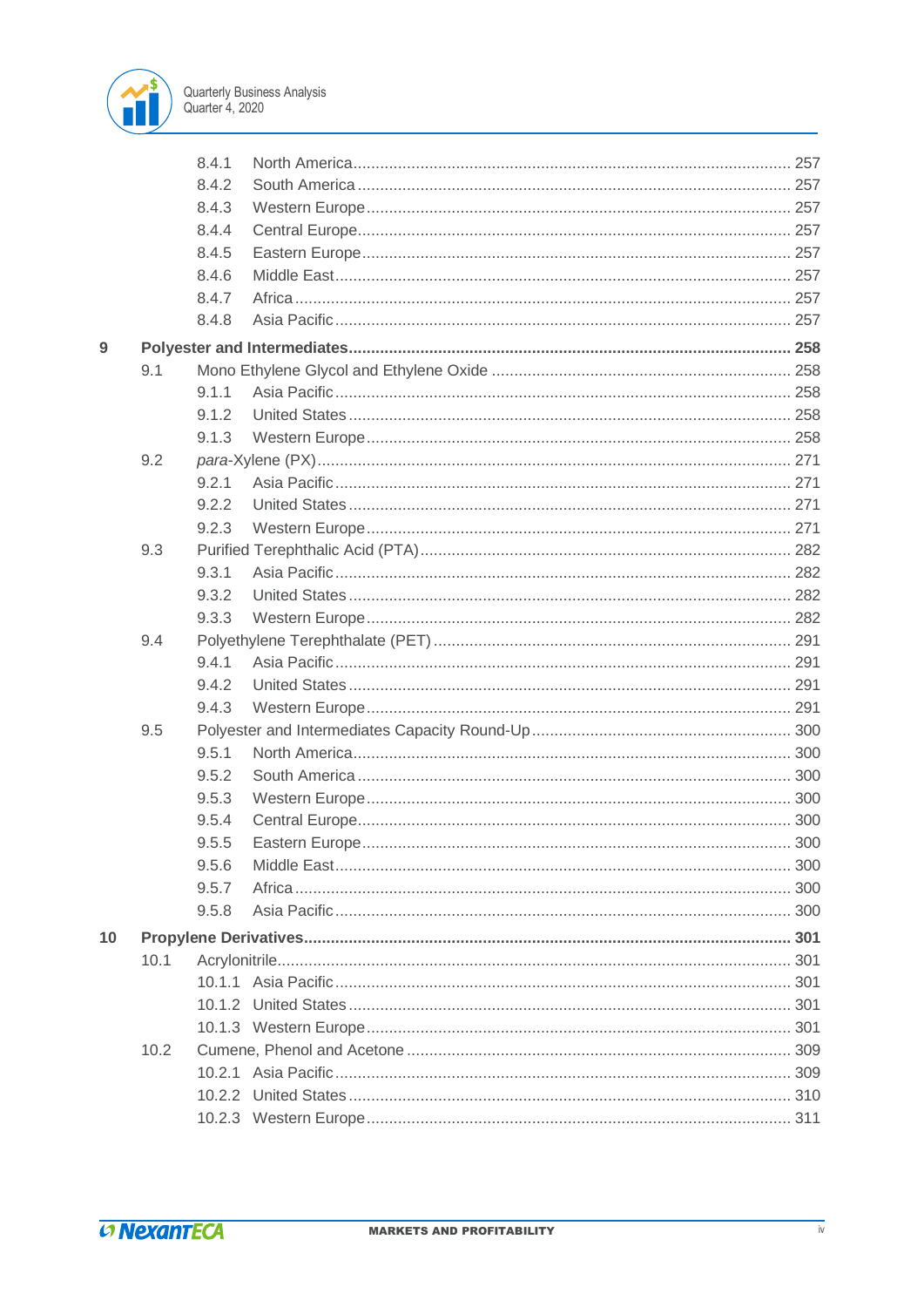

|    | 10.3 |                                                                        |  |
|----|------|------------------------------------------------------------------------|--|
|    |      |                                                                        |  |
|    |      |                                                                        |  |
|    |      |                                                                        |  |
|    | 10.4 |                                                                        |  |
|    |      |                                                                        |  |
|    |      |                                                                        |  |
|    |      |                                                                        |  |
|    | 10.5 |                                                                        |  |
|    |      |                                                                        |  |
|    |      |                                                                        |  |
|    |      |                                                                        |  |
|    | 10.6 |                                                                        |  |
|    |      |                                                                        |  |
|    |      |                                                                        |  |
|    |      |                                                                        |  |
|    |      |                                                                        |  |
|    |      |                                                                        |  |
|    |      |                                                                        |  |
|    |      |                                                                        |  |
| 11 |      |                                                                        |  |
|    | 11.1 |                                                                        |  |
|    |      |                                                                        |  |
|    |      |                                                                        |  |
|    |      |                                                                        |  |
|    | 11.2 |                                                                        |  |
|    |      |                                                                        |  |
|    |      |                                                                        |  |
|    |      |                                                                        |  |
|    |      |                                                                        |  |
|    |      |                                                                        |  |
|    |      |                                                                        |  |
| 12 |      |                                                                        |  |
|    | 12.1 | On Purpose Linear Alpha Olefins (Butene-1, Hexene-1 and Octene-1)  390 |  |
|    |      |                                                                        |  |
|    |      |                                                                        |  |
|    |      |                                                                        |  |
|    | 12.2 |                                                                        |  |
|    |      |                                                                        |  |
| 13 | 13.1 |                                                                        |  |
|    |      |                                                                        |  |
|    |      |                                                                        |  |
|    |      |                                                                        |  |
|    |      |                                                                        |  |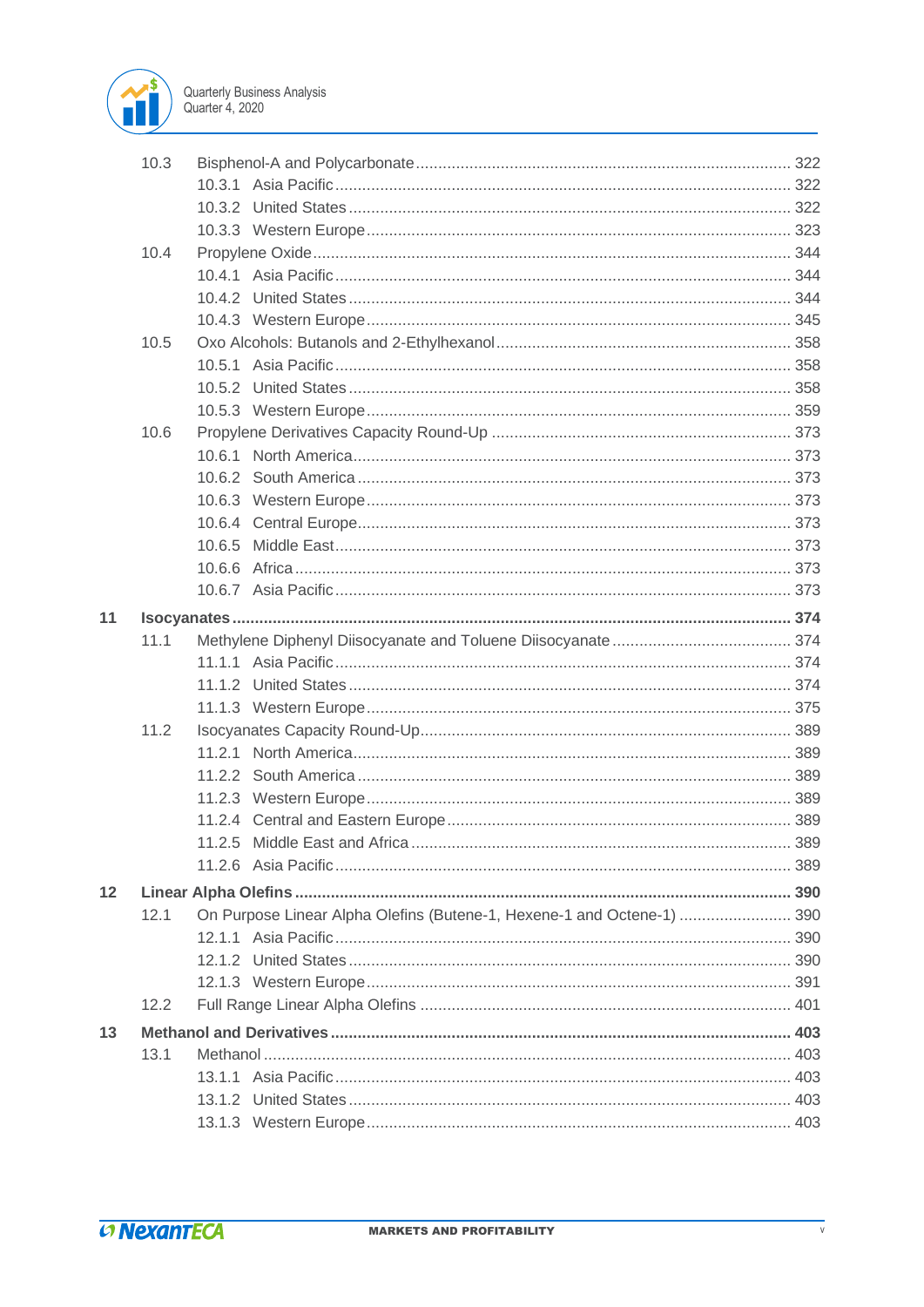

|                | 13.2              |  |
|----------------|-------------------|--|
|                |                   |  |
|                |                   |  |
|                |                   |  |
|                | 13.3              |  |
|                |                   |  |
|                |                   |  |
|                |                   |  |
|                |                   |  |
|                |                   |  |
|                |                   |  |
| 14             |                   |  |
|                | 14.1              |  |
|                |                   |  |
|                |                   |  |
|                |                   |  |
|                | 14.2              |  |
|                |                   |  |
|                |                   |  |
|                |                   |  |
|                | 14.3              |  |
|                |                   |  |
|                |                   |  |
|                |                   |  |
|                |                   |  |
|                |                   |  |
|                |                   |  |
|                |                   |  |
|                |                   |  |
|                |                   |  |
|                | <b>Appendices</b> |  |
| A              |                   |  |
| <b>Figures</b> |                   |  |
| Figure 1       |                   |  |
| Figure 2       |                   |  |
| Figure 3       |                   |  |
| Figure 4       |                   |  |
| Figure 5       |                   |  |
| Figure 6       |                   |  |
| Figure 7       |                   |  |
| Figure 8       |                   |  |
| Figure 9       |                   |  |
| Figure 10      |                   |  |
|                |                   |  |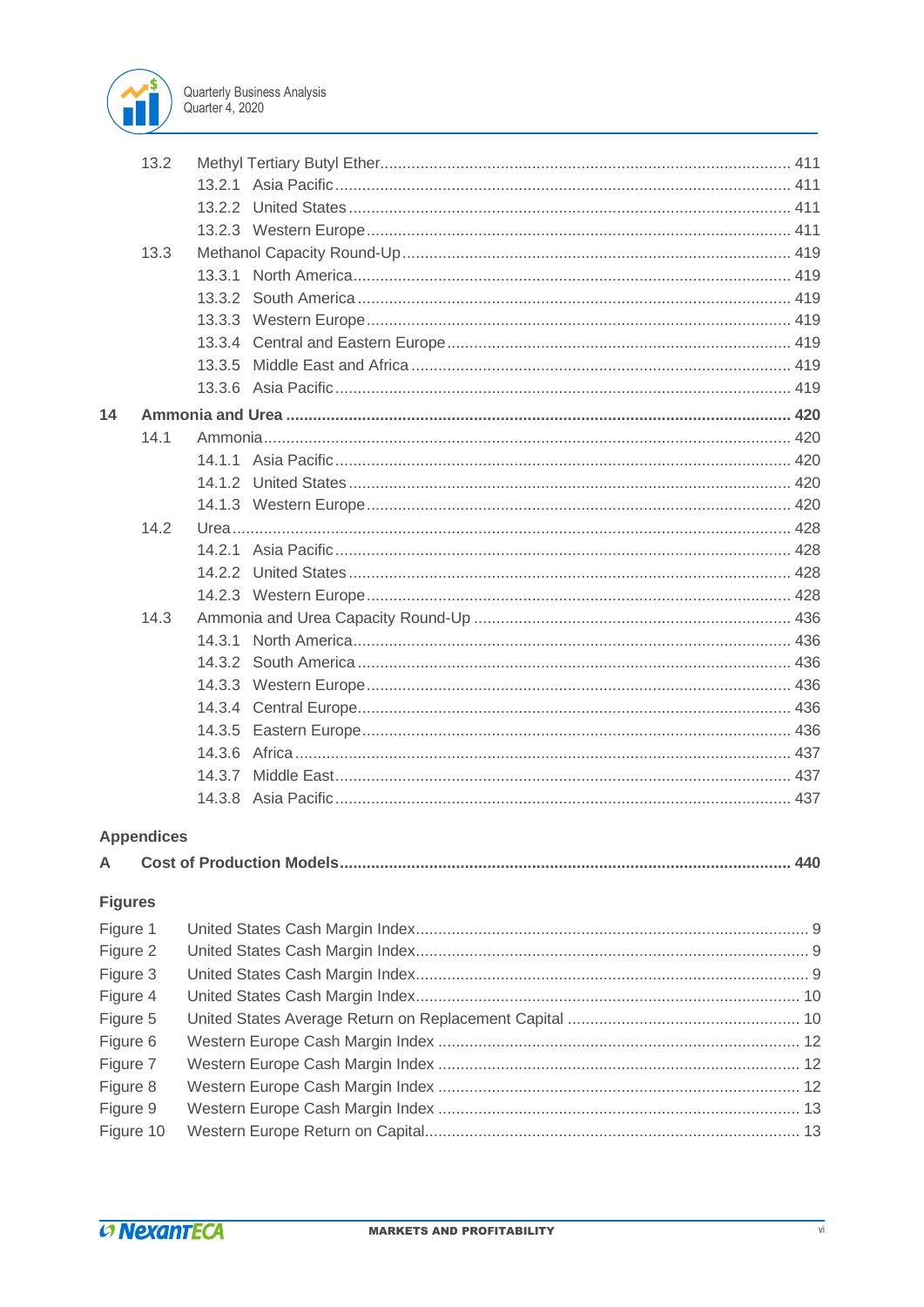

| Figure 11 |                                                                    |  |
|-----------|--------------------------------------------------------------------|--|
| Figure 12 |                                                                    |  |
| Figure 13 |                                                                    |  |
| Figure 14 |                                                                    |  |
| Figure 15 |                                                                    |  |
|           |                                                                    |  |
| Figure 16 |                                                                    |  |
| Figure 17 |                                                                    |  |
| Figure 18 |                                                                    |  |
| Figure 19 |                                                                    |  |
| Figure 20 |                                                                    |  |
| Figure 21 |                                                                    |  |
| Figure 22 |                                                                    |  |
| Figure 23 |                                                                    |  |
| Figure 24 |                                                                    |  |
| Figure 25 |                                                                    |  |
| Figure 26 |                                                                    |  |
| Figure 27 |                                                                    |  |
| Figure 28 |                                                                    |  |
| Figure 29 |                                                                    |  |
| Figure 30 | United States Ethane/Propane Mix Feed Cracker Cash Cost Margins 38 |  |
| Figure 31 |                                                                    |  |
| Figure 32 |                                                                    |  |
| Figure 33 |                                                                    |  |
| Figure 34 |                                                                    |  |
| Figure 35 |                                                                    |  |
| Figure 36 |                                                                    |  |
| Figure 37 |                                                                    |  |
| Figure 38 |                                                                    |  |
| Figure 39 |                                                                    |  |
| Figure 40 |                                                                    |  |
| Figure 41 |                                                                    |  |
| Figure 42 |                                                                    |  |
| Figure 43 |                                                                    |  |
| Figure 44 |                                                                    |  |
| Figure 45 |                                                                    |  |
| Figure 46 |                                                                    |  |
| Figure 47 |                                                                    |  |
| Figure 48 |                                                                    |  |
| Figure 49 |                                                                    |  |
| Figure 50 |                                                                    |  |
| Figure 51 |                                                                    |  |
| Figure 52 |                                                                    |  |
| Figure 53 |                                                                    |  |
|           |                                                                    |  |
| Figure 54 |                                                                    |  |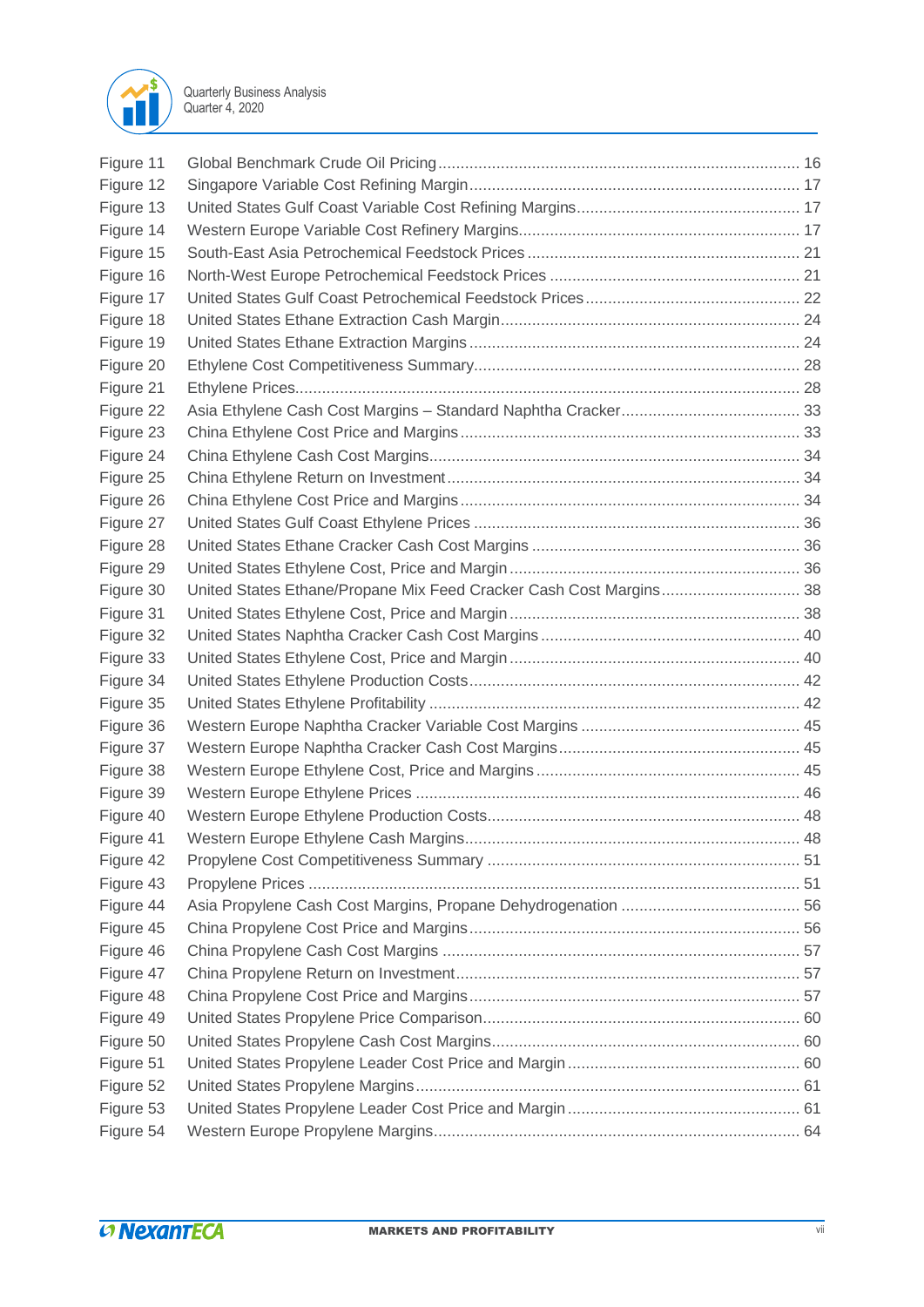

| Figure 55 |                                                                            |  |
|-----------|----------------------------------------------------------------------------|--|
| Figure 56 |                                                                            |  |
| Figure 57 |                                                                            |  |
| Figure 58 |                                                                            |  |
| Figure 59 |                                                                            |  |
| Figure 60 |                                                                            |  |
| Figure 61 |                                                                            |  |
| Figure 62 |                                                                            |  |
| Figure 63 |                                                                            |  |
| Figure 64 |                                                                            |  |
| Figure 65 |                                                                            |  |
| Figure 66 |                                                                            |  |
| Figure 67 |                                                                            |  |
| Figure 68 |                                                                            |  |
| Figure 69 |                                                                            |  |
| Figure 70 |                                                                            |  |
| Figure 71 |                                                                            |  |
| Figure 72 |                                                                            |  |
| Figure 73 |                                                                            |  |
| Figure 74 |                                                                            |  |
| Figure 75 |                                                                            |  |
| Figure 76 |                                                                            |  |
| Figure 77 |                                                                            |  |
| Figure 78 |                                                                            |  |
| Figure 79 |                                                                            |  |
| Figure 80 |                                                                            |  |
| Figure 81 |                                                                            |  |
| Figure 82 |                                                                            |  |
| Figure 83 |                                                                            |  |
| Figure 84 |                                                                            |  |
| Figure 85 |                                                                            |  |
| Figure 86 |                                                                            |  |
| Figure 87 |                                                                            |  |
| Figure 88 |                                                                            |  |
| Figure 89 |                                                                            |  |
| Figure 90 |                                                                            |  |
| Figure 91 |                                                                            |  |
| Figure 92 |                                                                            |  |
| Figure 93 | United States HDPE Margins (Injection Moulding) Variable Cost Margins  108 |  |
| Figure 94 | United States HDPE Margins (Injection Moulding) Cash Cost Margins  108     |  |
| Figure 95 | United States HDPE (Injection Moulding) Leader Cost Price and Margin 108   |  |
| Figure 96 |                                                                            |  |
| Figure 97 |                                                                            |  |
| Figure 98 |                                                                            |  |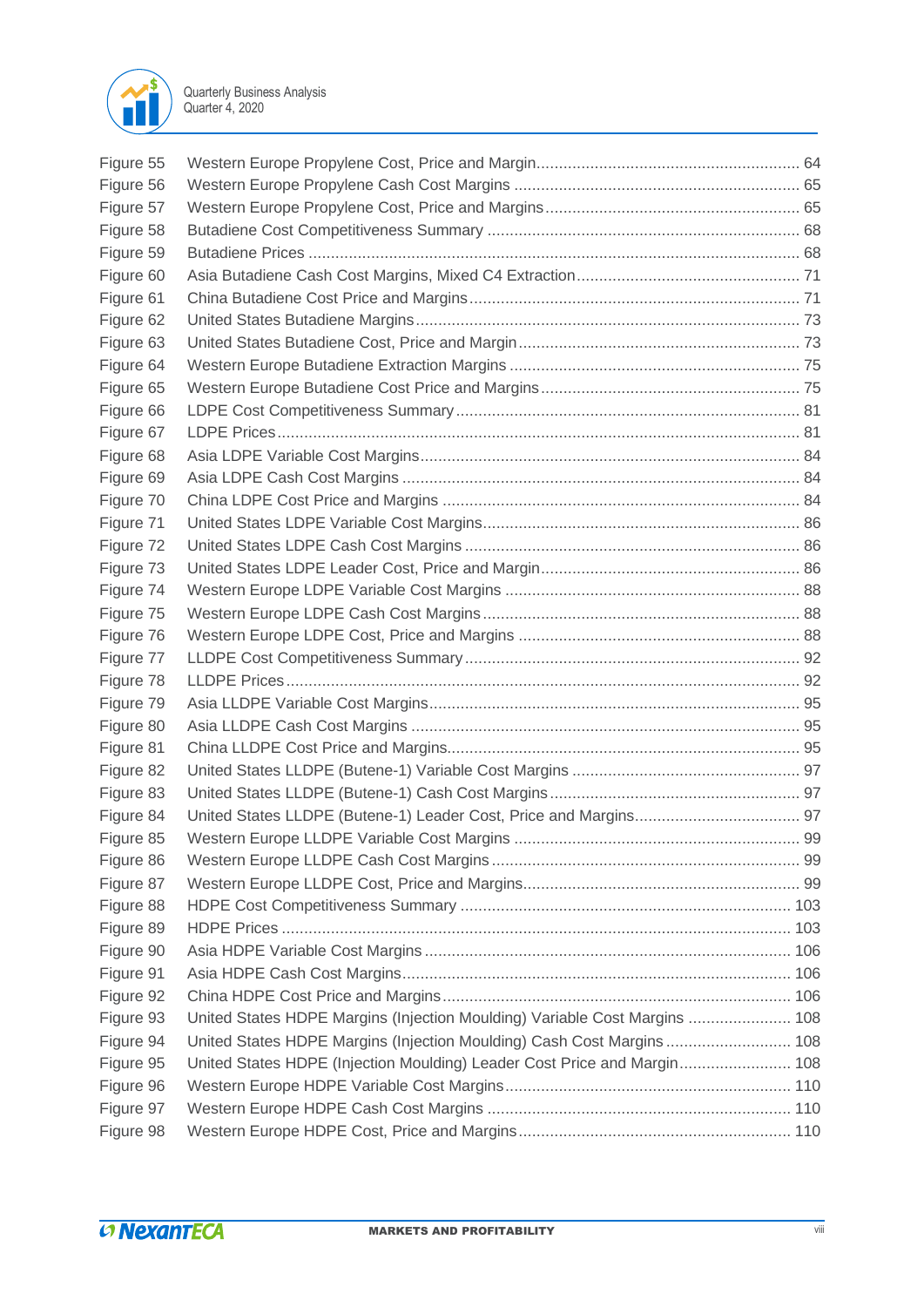

| Figure 99  |                                                                   |  |
|------------|-------------------------------------------------------------------|--|
| Figure 100 |                                                                   |  |
| Figure 101 |                                                                   |  |
| Figure 102 |                                                                   |  |
| Figure 103 |                                                                   |  |
| Figure 104 |                                                                   |  |
| Figure 105 |                                                                   |  |
| Figure 106 |                                                                   |  |
|            |                                                                   |  |
| Figure 108 |                                                                   |  |
|            |                                                                   |  |
| Figure 110 |                                                                   |  |
| Figure 111 |                                                                   |  |
|            |                                                                   |  |
| Figure 113 |                                                                   |  |
| Figure 114 |                                                                   |  |
| Figure 115 |                                                                   |  |
| Figure 116 |                                                                   |  |
| Figure 117 |                                                                   |  |
| Figure 118 |                                                                   |  |
| Figure 119 | South-East Asia Vinyl Chloride Monomer Cost Price and Margins 133 |  |
| Figure 120 |                                                                   |  |
| Figure 121 |                                                                   |  |
| Figure 122 |                                                                   |  |
| Figure 123 |                                                                   |  |
| Figure 124 |                                                                   |  |
| Figure 125 |                                                                   |  |
| Figure 126 |                                                                   |  |
| Figure 127 |                                                                   |  |
|            |                                                                   |  |
|            |                                                                   |  |
| Figure 130 |                                                                   |  |
| Figure 131 |                                                                   |  |
| Figure 132 |                                                                   |  |
| Figure 133 |                                                                   |  |
| Figure 134 |                                                                   |  |
| Figure 135 | Western Europe Vinyl Chloride Monomer Cost, Price and Margins 145 |  |
| Figure 136 |                                                                   |  |
| Figure 137 |                                                                   |  |
| Figure 138 |                                                                   |  |
| Figure 139 |                                                                   |  |
| Figure 140 |                                                                   |  |
| Figure 141 |                                                                   |  |
| Figure 142 |                                                                   |  |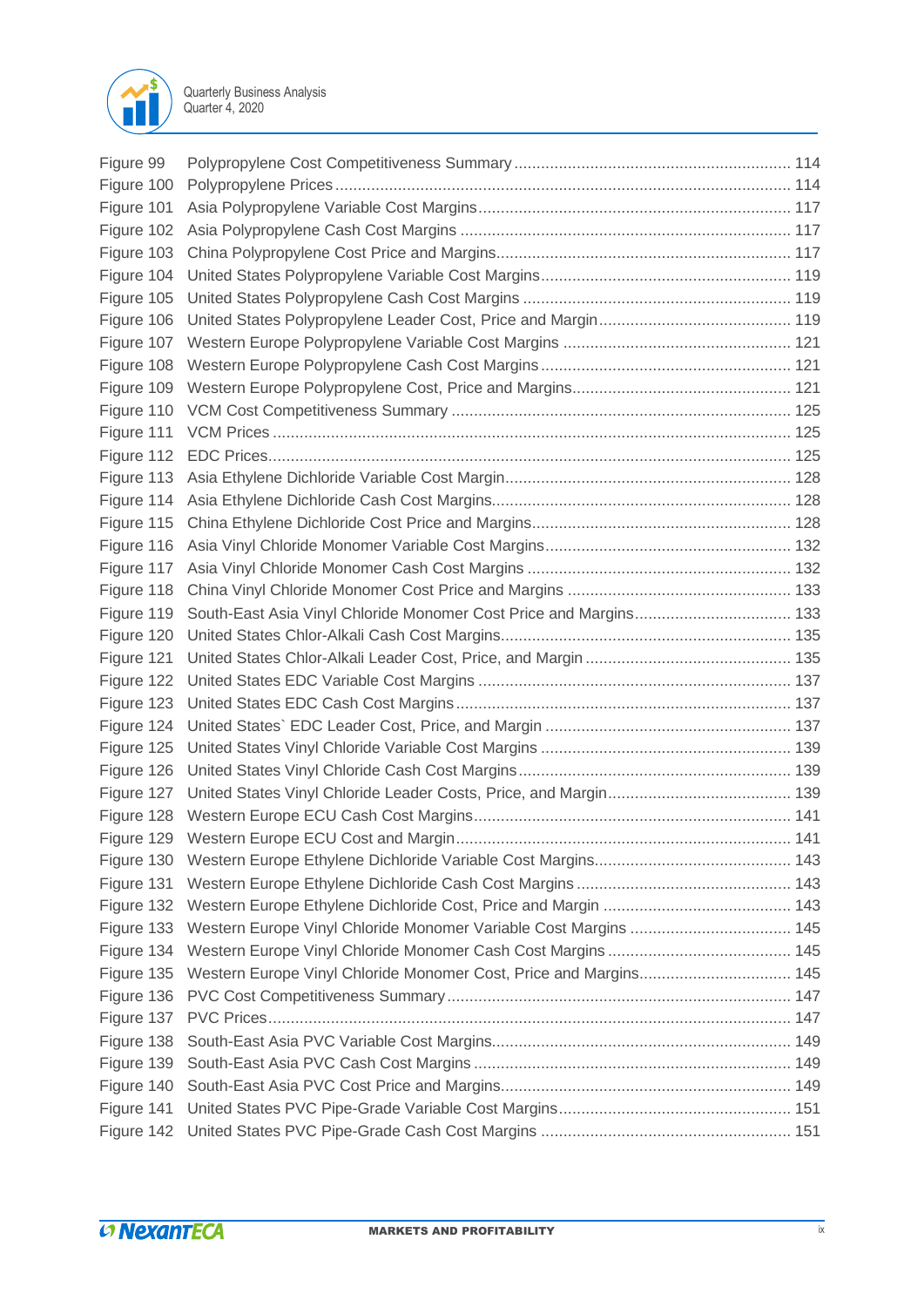

| Figure 143 |                                                                                      |  |
|------------|--------------------------------------------------------------------------------------|--|
| Figure 144 |                                                                                      |  |
| Figure 145 |                                                                                      |  |
| Figure 146 |                                                                                      |  |
| Figure 147 |                                                                                      |  |
| Figure 148 |                                                                                      |  |
| Figure 149 |                                                                                      |  |
| Figure 150 |                                                                                      |  |
| Figure 151 |                                                                                      |  |
| Figure 152 |                                                                                      |  |
| Figure 153 |                                                                                      |  |
| Figure 154 |                                                                                      |  |
| Figure 155 |                                                                                      |  |
| Figure 156 |                                                                                      |  |
| Figure 157 |                                                                                      |  |
| Figure 158 |                                                                                      |  |
| Figure 159 | United States Toluene Recovery for Chemicals versus Blending Into Gasoline)  172     |  |
| Figure 160 |                                                                                      |  |
| Figure 161 |                                                                                      |  |
| Figure 162 |                                                                                      |  |
| Figure 163 |                                                                                      |  |
| Figure 164 | United States Benzene - Toluene Conversion Cash Cost Margins 177                     |  |
| Figure 165 |                                                                                      |  |
| Figure 166 |                                                                                      |  |
| Figure 167 |                                                                                      |  |
| Figure 168 | United States Mixed Xylenes - Reformate Extraction Cash Cost Margins  183            |  |
| Figure 169 | United States Mixed Xylenes - Toluene Conversion Cash Cost Margins 183               |  |
| Figure 170 |                                                                                      |  |
| Figure 171 |                                                                                      |  |
| Figure 172 |                                                                                      |  |
|            |                                                                                      |  |
|            | Figure 174 Western Europe Spot Price Differentials to Premium Unleaded Gasoline  187 |  |
| Figure 175 |                                                                                      |  |
| Figure 176 |                                                                                      |  |
| Figure 177 |                                                                                      |  |
| Figure 178 |                                                                                      |  |
| Figure 179 |                                                                                      |  |
| Figure 180 |                                                                                      |  |
| Figure 181 |                                                                                      |  |
| Figure 182 |                                                                                      |  |
| Figure 183 |                                                                                      |  |
| Figure 184 |                                                                                      |  |
| Figure 185 |                                                                                      |  |
| Figure 186 |                                                                                      |  |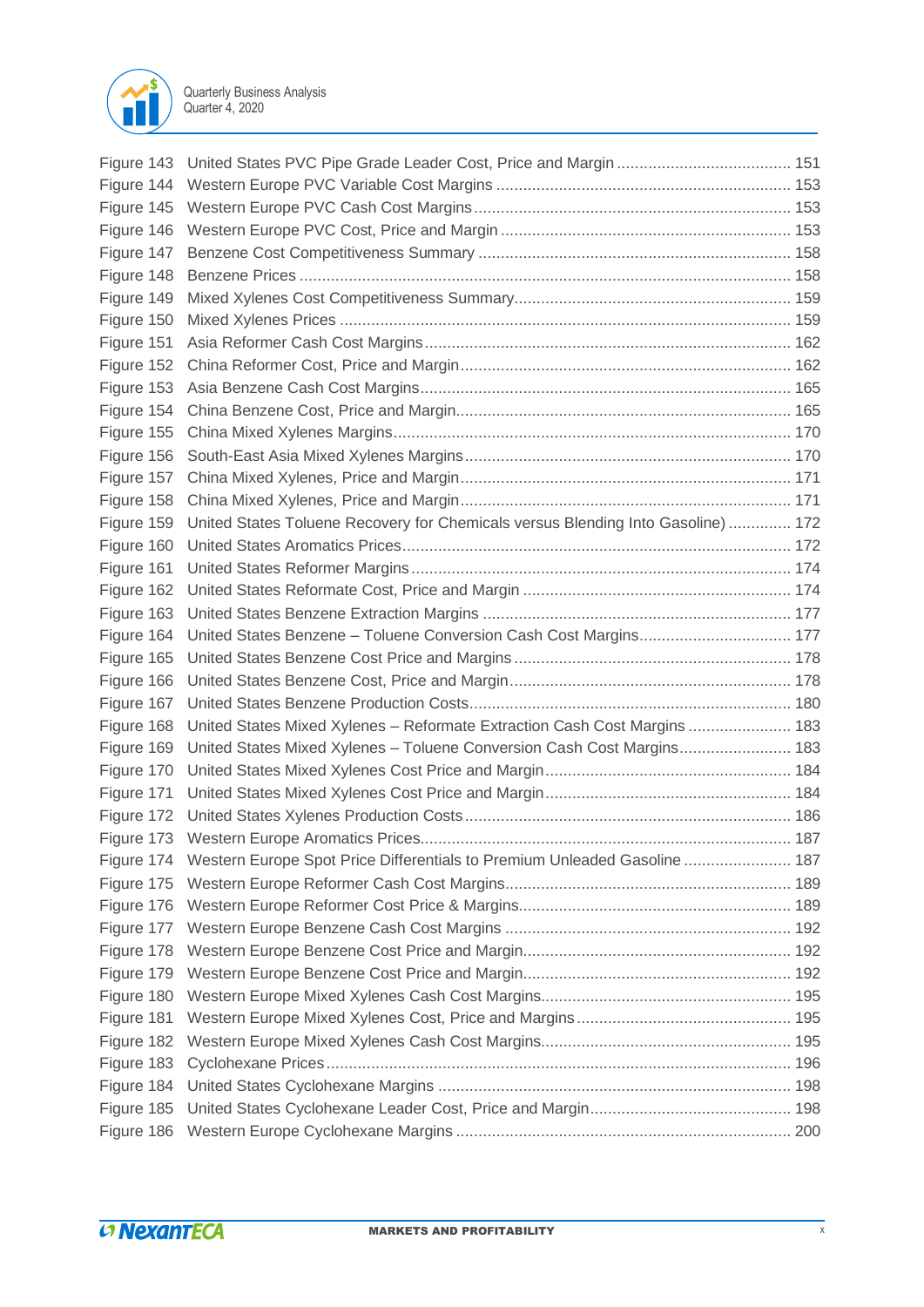

| Figure 188 |                                                                             |  |
|------------|-----------------------------------------------------------------------------|--|
| Figure 189 |                                                                             |  |
| Figure 190 |                                                                             |  |
| Figure 191 |                                                                             |  |
| Figure 192 |                                                                             |  |
| Figure 193 |                                                                             |  |
| Figure 194 |                                                                             |  |
| Figure 195 |                                                                             |  |
| Figure 196 |                                                                             |  |
| Figure 197 |                                                                             |  |
| Figure 198 |                                                                             |  |
| Figure 199 |                                                                             |  |
| Figure 200 |                                                                             |  |
| Figure 201 |                                                                             |  |
| Figure 202 |                                                                             |  |
| Figure 203 |                                                                             |  |
| Figure 204 |                                                                             |  |
| Figure 205 |                                                                             |  |
| Figure 206 |                                                                             |  |
| Figure 207 |                                                                             |  |
| Figure 208 |                                                                             |  |
| Figure 209 |                                                                             |  |
| Figure 210 |                                                                             |  |
| Figure 211 |                                                                             |  |
| Figure 212 |                                                                             |  |
| Figure 213 |                                                                             |  |
| Figure 214 |                                                                             |  |
|            |                                                                             |  |
|            |                                                                             |  |
|            |                                                                             |  |
|            |                                                                             |  |
| Figure 219 |                                                                             |  |
|            |                                                                             |  |
| Figure 220 |                                                                             |  |
| Figure 221 | South-East Asia Styrene Butadiene Rubber Cost, Price and Margin 234         |  |
| Figure 222 |                                                                             |  |
| Figure 223 |                                                                             |  |
| Figure 224 |                                                                             |  |
| Figure 225 | Western Europe Styrene Butadiene Rubber Leader Cost Price and Margin 238    |  |
| Figure 226 |                                                                             |  |
| Figure 227 |                                                                             |  |
| Figure 228 |                                                                             |  |
| Figure 229 | South-East Asia Acrylonitrile Butadiene Styrene Cost, Price and Margin  243 |  |
| Figure 230 |                                                                             |  |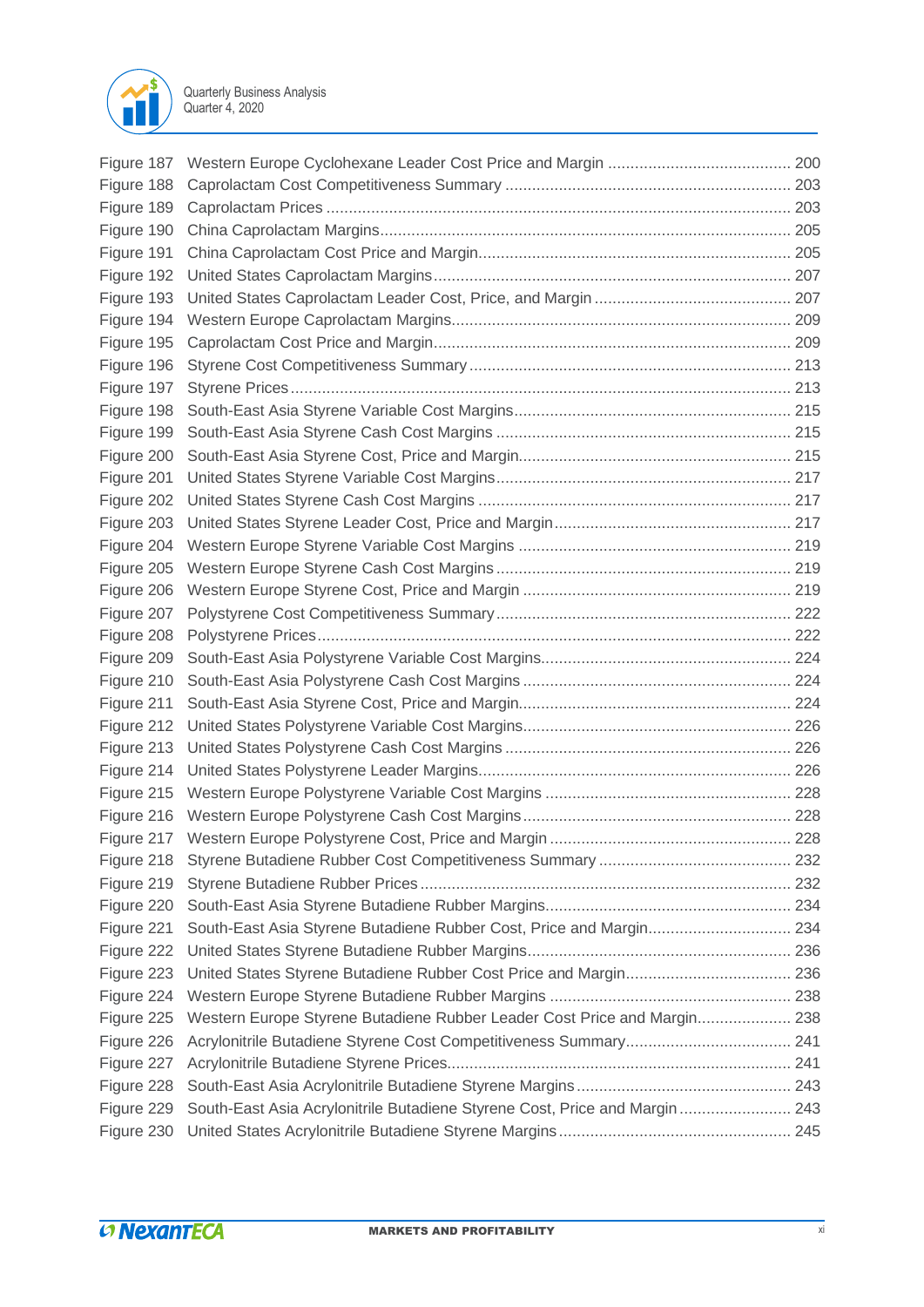

| Figure 231 | United States Acrylonitrile Butadiene Styrene Leader Cost Price and Margin  245 |  |
|------------|---------------------------------------------------------------------------------|--|
| Figure 232 |                                                                                 |  |
| Figure 233 | Western Europe Acrylonitrile Butadiene Styrene Leader Cost Price and Margin 247 |  |
| Figure 234 |                                                                                 |  |
| Figure 235 |                                                                                 |  |
| Figure 236 |                                                                                 |  |
| Figure 237 |                                                                                 |  |
| Figure 238 |                                                                                 |  |
| Figure 239 |                                                                                 |  |
| Figure 240 |                                                                                 |  |
| Figure 241 |                                                                                 |  |
| Figure 242 |                                                                                 |  |
| Figure 243 |                                                                                 |  |
| Figure 244 |                                                                                 |  |
| Figure 245 |                                                                                 |  |
| Figure 246 |                                                                                 |  |
| Figure 247 |                                                                                 |  |
| Figure 248 |                                                                                 |  |
| Figure 249 |                                                                                 |  |
| Figure 250 | United States Mono Ethylene Glycol Leader Cost, Price and Margin  266           |  |
| Figure 251 |                                                                                 |  |
| Figure 252 |                                                                                 |  |
| Figure 253 |                                                                                 |  |
| Figure 254 |                                                                                 |  |
| Figure 255 |                                                                                 |  |
| Figure 256 |                                                                                 |  |
| Figure 257 |                                                                                 |  |
| Figure 258 |                                                                                 |  |
| Figure 259 |                                                                                 |  |
| Figure 260 |                                                                                 |  |
| Figure 261 |                                                                                 |  |
| Figure 262 |                                                                                 |  |
| Figure 263 |                                                                                 |  |
| Figure 264 |                                                                                 |  |
| Figure 265 |                                                                                 |  |
| Figure 266 |                                                                                 |  |
| Figure 267 |                                                                                 |  |
| Figure 268 |                                                                                 |  |
| Figure 269 |                                                                                 |  |
| Figure 270 |                                                                                 |  |
| Figure 271 |                                                                                 |  |
| Figure 272 |                                                                                 |  |
| Figure 273 |                                                                                 |  |
| Figure 274 |                                                                                 |  |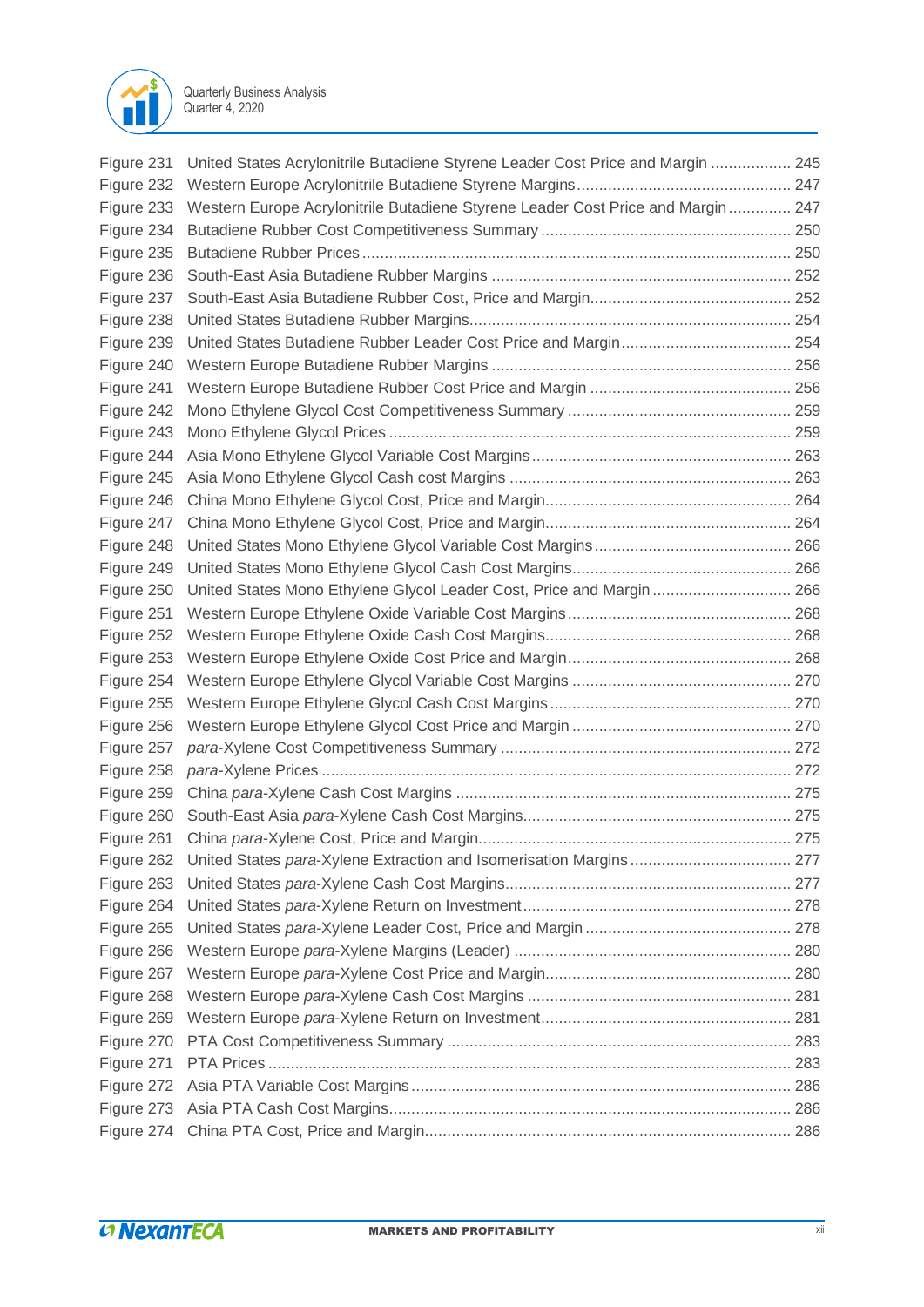

| Figure 275 |                                                                    |  |
|------------|--------------------------------------------------------------------|--|
| Figure 276 |                                                                    |  |
| Figure 277 |                                                                    |  |
| Figure 278 |                                                                    |  |
| Figure 279 |                                                                    |  |
| Figure 280 |                                                                    |  |
| Figure 281 |                                                                    |  |
| Figure 282 |                                                                    |  |
| Figure 283 |                                                                    |  |
| Figure 284 |                                                                    |  |
| Figure 285 |                                                                    |  |
| Figure 286 |                                                                    |  |
| Figure 287 |                                                                    |  |
| Figure 288 |                                                                    |  |
| Figure 289 | Western Europe PET Bottle Grade Leader Cost, Price and Margin  299 |  |
| Figure 290 |                                                                    |  |
| Figure 291 |                                                                    |  |
| Figure 292 |                                                                    |  |
| Figure 293 |                                                                    |  |
| Figure 294 |                                                                    |  |
| Figure 295 |                                                                    |  |
| Figure 296 |                                                                    |  |
| Figure 297 |                                                                    |  |
| Figure 298 |                                                                    |  |
| Figure 299 |                                                                    |  |
| Figure 300 |                                                                    |  |
| Figure 301 |                                                                    |  |
| Figure 302 |                                                                    |  |
| Figure 303 |                                                                    |  |
| Figure 304 |                                                                    |  |
| Figure 305 |                                                                    |  |
| Figure 306 |                                                                    |  |
| Figure 307 |                                                                    |  |
| Figure 308 |                                                                    |  |
| Figure 309 |                                                                    |  |
| Figure 310 |                                                                    |  |
| Figure 311 |                                                                    |  |
| Figure 312 |                                                                    |  |
| Figure 313 |                                                                    |  |
| Figure 314 |                                                                    |  |
| Figure 315 |                                                                    |  |
| Figure 316 |                                                                    |  |
| Figure 317 |                                                                    |  |
| Figure 318 |                                                                    |  |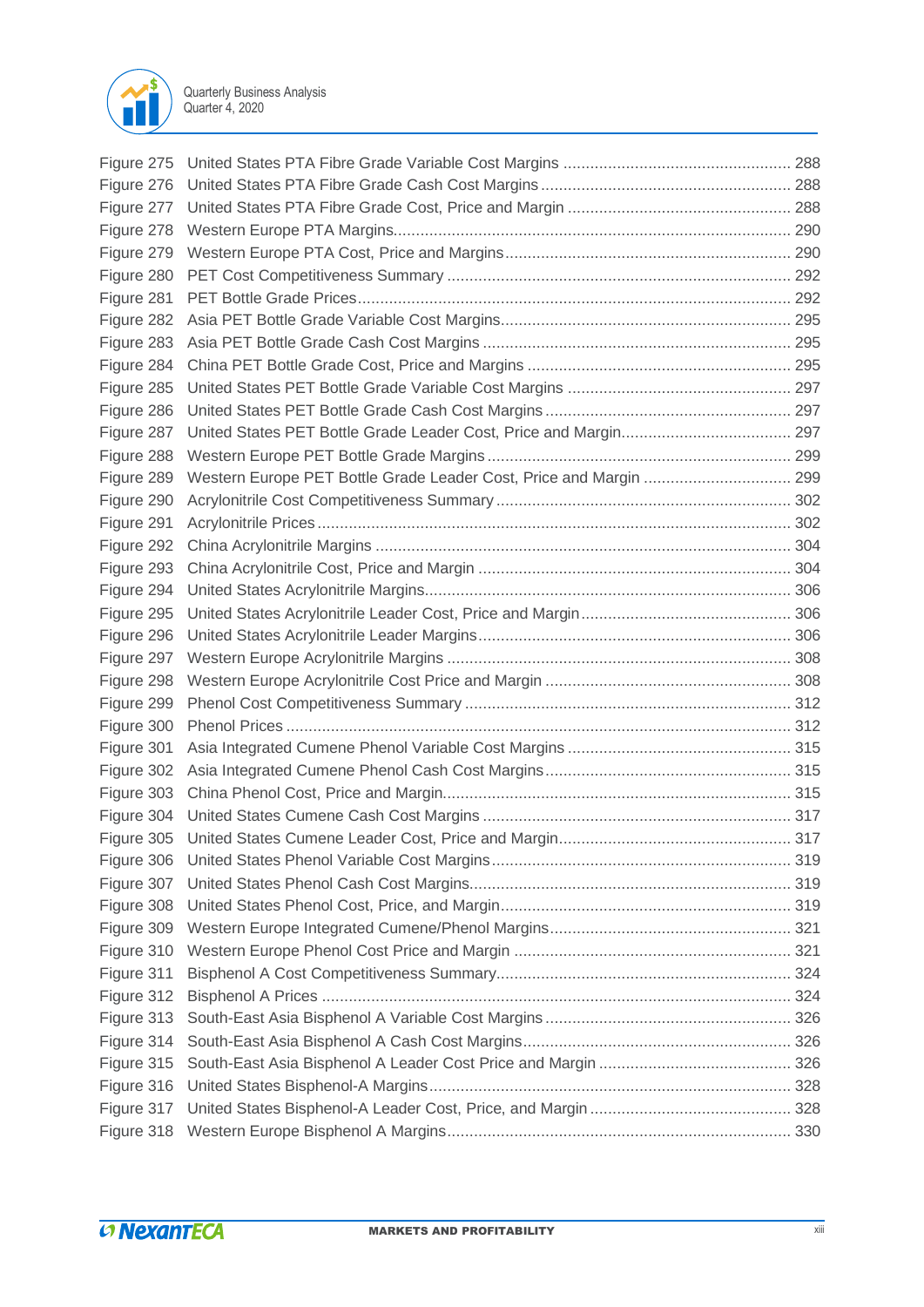

| Figure 319 |                                                                      |  |
|------------|----------------------------------------------------------------------|--|
| Figure 320 |                                                                      |  |
| Figure 321 |                                                                      |  |
| Figure 322 |                                                                      |  |
| Figure 323 |                                                                      |  |
| Figure 324 | South-East Asia Polycarbonate Interfacial Cost Price and Margin  335 |  |
| Figure 325 | South-East Asia Polycarbonate Melt Phase Cost Price and Margin 335   |  |
| Figure 326 |                                                                      |  |
| Figure 327 |                                                                      |  |
| Figure 328 |                                                                      |  |
| Figure 329 | United States Polycarbonate Margins - Melt Phase Non-Phosgene 339    |  |
| Figure 330 |                                                                      |  |
| Figure 331 |                                                                      |  |
| Figure 332 | Western Europe Polycarbonate Interfacial Cost Price and Margin  343  |  |
| Figure 333 | Western Europe Polycarbonate Melt Phase Cost Price and Margin 343    |  |
| Figure 334 |                                                                      |  |
| Figure 335 |                                                                      |  |
| Figure 336 |                                                                      |  |
| Figure 337 |                                                                      |  |
| Figure 338 |                                                                      |  |
| Figure 339 |                                                                      |  |
| Figure 340 |                                                                      |  |
| Figure 341 |                                                                      |  |
| Figure 342 |                                                                      |  |
| Figure 343 |                                                                      |  |
| Figure 344 |                                                                      |  |
| Figure 345 |                                                                      |  |
| Figure 346 |                                                                      |  |
| Figure 347 |                                                                      |  |
|            |                                                                      |  |
| Figure 349 |                                                                      |  |
| Figure 350 |                                                                      |  |
| Figure 351 |                                                                      |  |
| Figure 352 |                                                                      |  |
| Figure 353 |                                                                      |  |
| Figure 354 |                                                                      |  |
| Figure 355 |                                                                      |  |
| Figure 356 |                                                                      |  |
| Figure 357 |                                                                      |  |
| Figure 358 |                                                                      |  |
| Figure 359 |                                                                      |  |
| Figure 360 |                                                                      |  |
| Figure 361 |                                                                      |  |
| Figure 362 |                                                                      |  |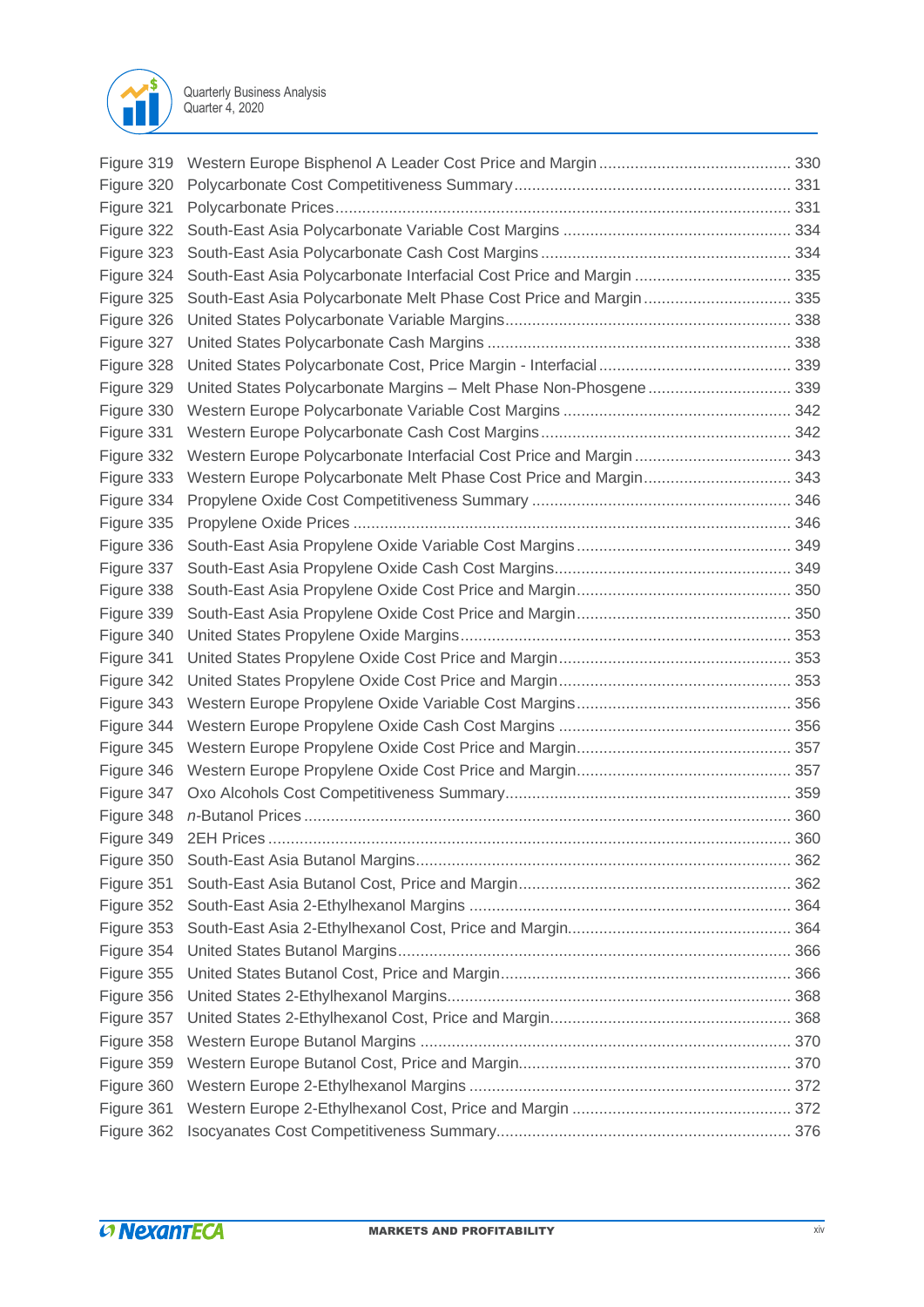

| Figure 363 |  |
|------------|--|
| Figure 364 |  |
| Figure 365 |  |
| Figure 366 |  |
| Figure 367 |  |
| Figure 368 |  |
| Figure 369 |  |
| Figure 370 |  |
| Figure 371 |  |
| Figure 372 |  |
| Figure 373 |  |
| Figure 374 |  |
| Figure 375 |  |
| Figure 376 |  |
| Figure 377 |  |
| Figure 378 |  |
| Figure 379 |  |
| Figure 380 |  |
| Figure 381 |  |
| Figure 382 |  |
| Figure 383 |  |
| Figure 384 |  |
| Figure 385 |  |
| Figure 386 |  |
| Figure 387 |  |
| Figure 388 |  |
| Figure 389 |  |
| Figure 390 |  |
| Figure 391 |  |
| Figure 392 |  |
|            |  |
| Figure 394 |  |
| Figure 395 |  |
| Figure 396 |  |
| Figure 397 |  |
| Figure 398 |  |
| Figure 399 |  |
| Figure 400 |  |
| Figure 401 |  |
| Figure 402 |  |
| Figure 403 |  |
| Figure 404 |  |
| Figure 405 |  |
| Figure 406 |  |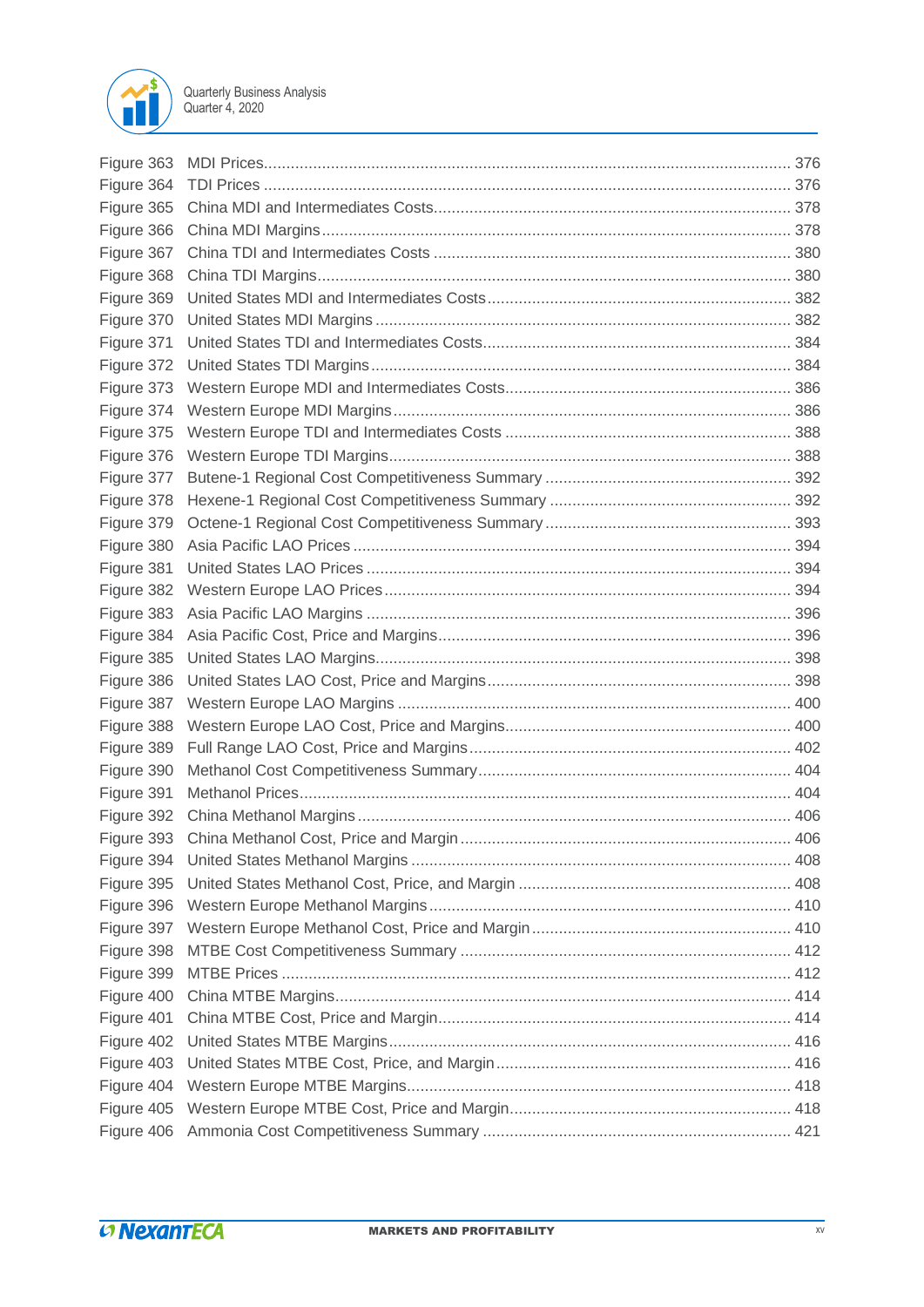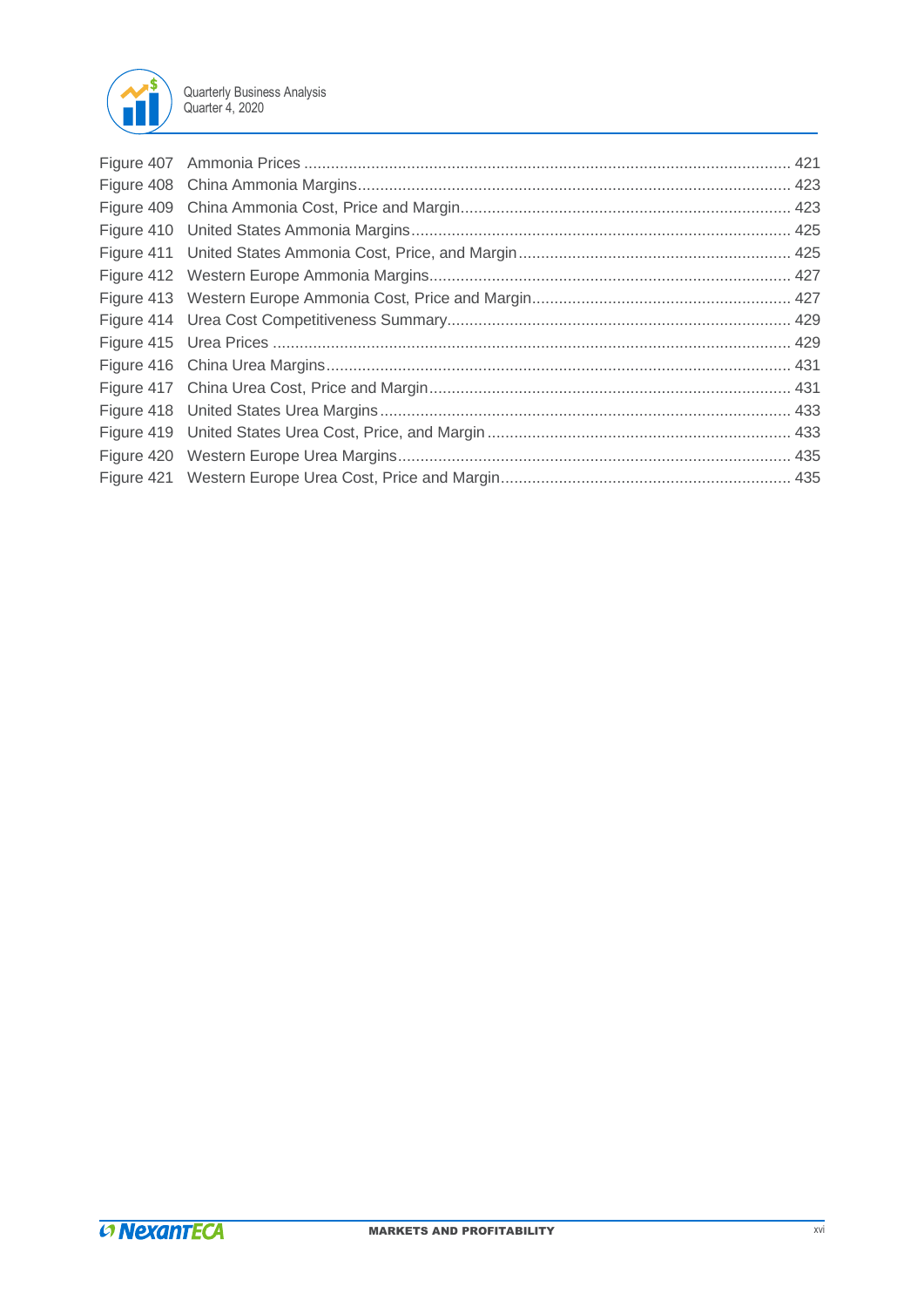

## **Tables**

| Table 1  |                                                                                |    |
|----------|--------------------------------------------------------------------------------|----|
| Table 2  |                                                                                |    |
| Table 3  |                                                                                |    |
| Table 4  |                                                                                |    |
| Table 5  |                                                                                |    |
| Table 6  |                                                                                |    |
| Table 7  |                                                                                |    |
| Table 8  | United States Ethane Recovery Leader Costs, Revenues, and Margins 23           |    |
| Table 9  |                                                                                |    |
| Table 10 |                                                                                |    |
| Table 11 |                                                                                |    |
| Table 12 |                                                                                |    |
| Table 13 | United States Ethylene Leader Costs, Revenues and Margins (Ethane Cracker) 35  |    |
| Table 14 | United States Ethylene Leader Costs, Revenues and Margins (Ethane/Propane      |    |
| Table 15 | United States Ethylene Leader Costs, Revenues and Margins (Standard Naphtha    |    |
| Table 16 | United States Ethylene Production Costs (Cracker Feedstock Competitiveness) 41 |    |
| Table 17 | Western Europe Ethylene Leader Costs, Revenues and Margins Standard Naphtha    |    |
| Table 18 | Western Europe Ethylene Leader Costs, Revenues and Margins Basic Naphtha       |    |
| Table 19 |                                                                                |    |
| Table 20 |                                                                                |    |
| Table 21 |                                                                                |    |
| Table 22 |                                                                                |    |
| Table 23 |                                                                                |    |
| Table 24 | United States Polymer Grade Propylene Leader Cost, Revenues, and Margins       |    |
| Table 25 | United States Polymer Grade Propylene Leader Cost, Revenues, and Margins       |    |
| Table 26 | Western Europe Propylene Costs, Revenue and Margins Propane Dehydrogenation    | 62 |
| Table 27 | Western Europe Propylene Costs, Revenues and Margins Refinery Propylene        |    |
| Table 28 | China Butadiene Costs, Revenues and Margins Mixed C4 Extraction  69            |    |
| Table 29 |                                                                                |    |
| Table 30 | United States Butadiene Costs, Revenues, and Margins Leader Plants  72         |    |
| Table 31 |                                                                                |    |
| Table 32 |                                                                                |    |
| Table 33 |                                                                                |    |
| Table 34 | United States Low Density Polyethylene Leader Costs, Revenues, and Margins 85  |    |
| Table 35 | Western Europe Low Density Polyethylene Leader Costs, Revenues and Margins 87  |    |
| Table 36 |                                                                                |    |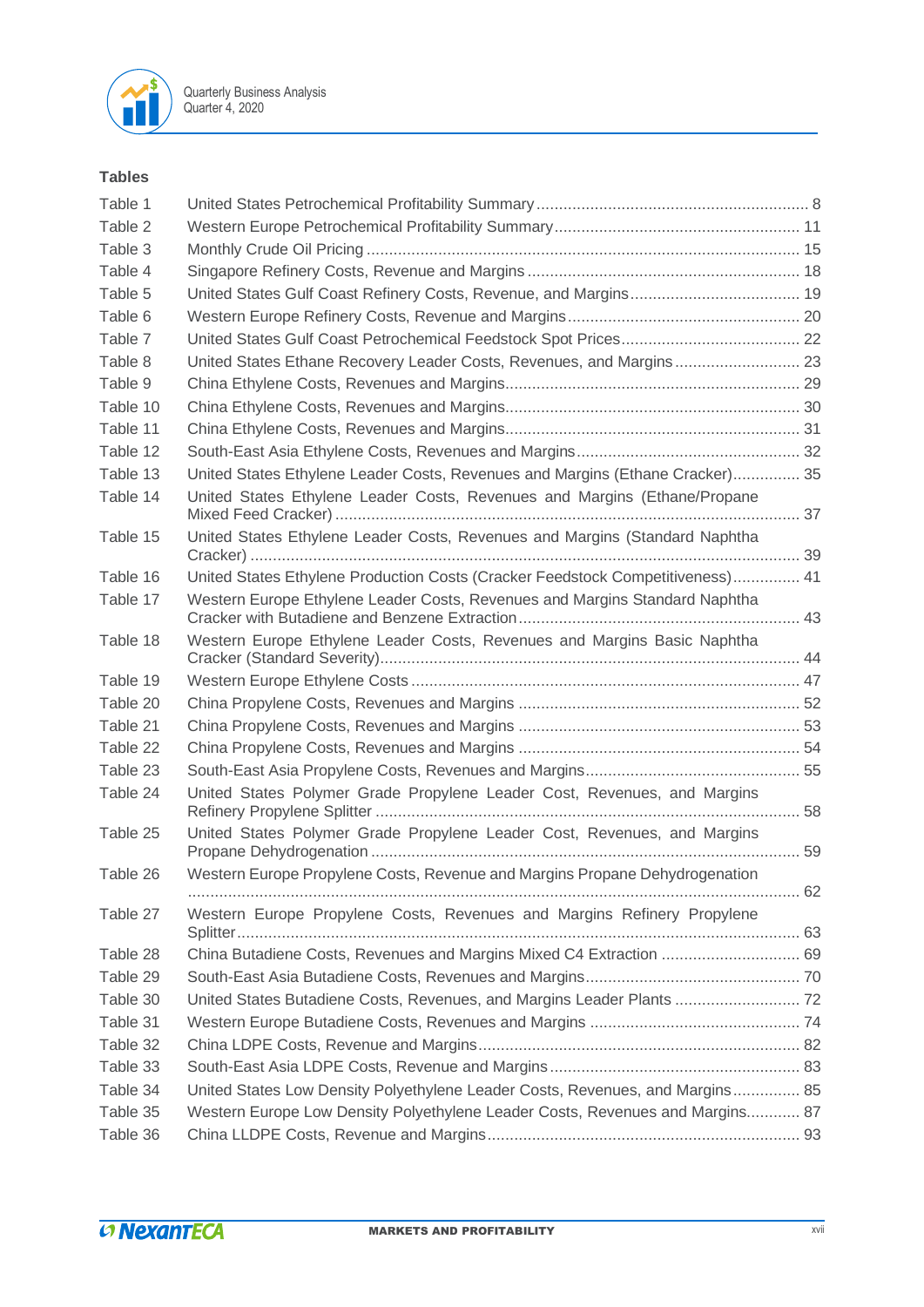

| Table 37 |                                                                                    |  |
|----------|------------------------------------------------------------------------------------|--|
| Table 38 | United States Linear Low Density Leader Polyethylene Costs, Revenues, and          |  |
| Table 39 | Western Europe Linear Low Density Polyethylene Leader Costs, Revenues and          |  |
| Table 40 |                                                                                    |  |
| Table 41 |                                                                                    |  |
| Table 42 | United States High Density Polyethylene Leader Costs Revenues and Margins          |  |
| Table 43 | Western Europe High Density Polyethylene Leader Costs, Revenues and Margins 109    |  |
| Table 44 |                                                                                    |  |
| Table 45 |                                                                                    |  |
| Table 46 | United States Polypropylene Leader Costs, Revenue, and Margins  118                |  |
| Table 47 | Western Europe Polypropylene Leader Costs, Revenues and Margins  120               |  |
| Table 48 |                                                                                    |  |
| Table 49 | South-East Asia Ethylene Dichloride Costs, Revenues and Margins  127               |  |
| Table 50 |                                                                                    |  |
| Table 51 |                                                                                    |  |
| Table 52 | South-East Asia Vinyl Chloride Monomer Costs, Revenues and Margins  131            |  |
| Table 53 |                                                                                    |  |
| Table 54 | United States Export Ethylene Dichloride Leader Costs, Revenues, and Margins 136   |  |
| Table 55 | United States Vinyl Chloride Monomer Leader Costs, Revenues, and Margins 138       |  |
| Table 56 |                                                                                    |  |
| Table 57 | Western Europe Ethylene Dichloride Leader Costs, Revenues and Margins  142         |  |
| Table 58 | Western Europe Vinyl Chloride Monomer Leader Costs, Revenues and Margins           |  |
| Table 59 |                                                                                    |  |
| Table 60 | United States Polyvinyl Chloride Leader Costs, Revenues, and Margins 150           |  |
| Table 61 | Western Europe Polyvinyl Chloride Leader Costs, Revenues and Margins 152           |  |
| Table 62 |                                                                                    |  |
| Table 63 |                                                                                    |  |
| Table 64 | China Benzene Pygas Extraction Costs, Revenues and Margins  163                    |  |
| Table 65 |                                                                                    |  |
| Table 66 | China Mixed Xylenes Costs, Revenues and Margins Reformate Extraction 166           |  |
| Table 67 |                                                                                    |  |
| Table 68 |                                                                                    |  |
| Table 69 |                                                                                    |  |
| Table 70 |                                                                                    |  |
| Table 71 | United States Benzene Costs, Revenues, and Margins Toluene Hydrodealkylation 175   |  |
| Table 72 | United States Benzene Costs, Revenues, and Margins Toluene Disproportionation  176 |  |
| Table 73 |                                                                                    |  |
| Table 74 | United States Mixed Xylenes Costs, Revenues and Margins Reformate Extraction  181  |  |
| Table 75 | United States Xylenes Costs, Revenues and Margins Toluene Disproportionation       |  |
| Table 76 |                                                                                    |  |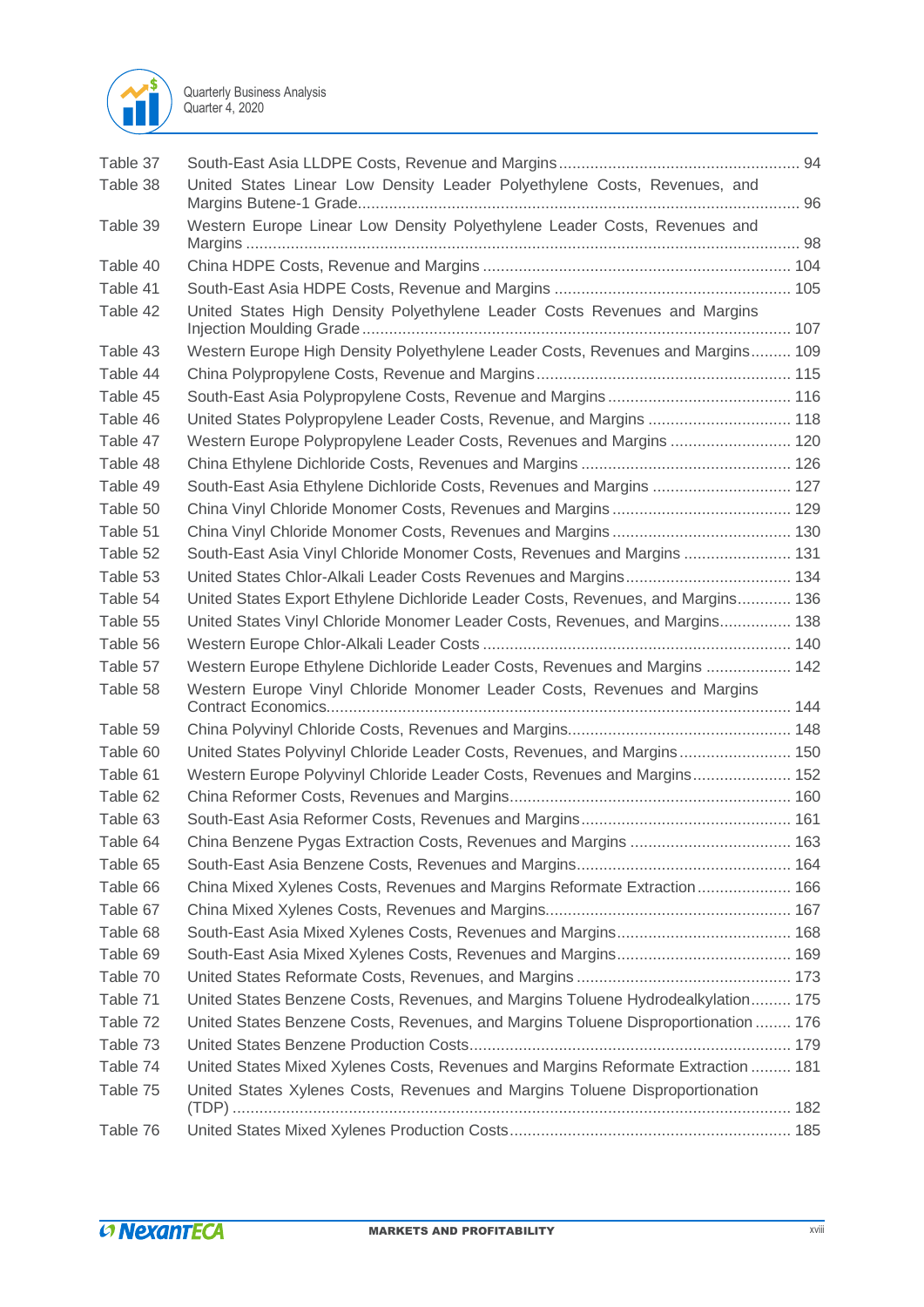

| Table 77  |                                                                                 |     |
|-----------|---------------------------------------------------------------------------------|-----|
| Table 78  | Western Europe Benzene Costs, Revenues and Margins Extraction from Pygas  190   |     |
| Table 79  | Western Europe Benzene Costs, Revenues and Margins Toluene Hydrodealkylation    |     |
|           |                                                                                 |     |
| Table 80  | Western Europe Mixed Xylenes Costs, Revenues and Margins Toluene                |     |
| Table 81  | Western Europe Mixed Xylenes Costs, Revenues and Margins Reformate Extraction   |     |
| Table 82  |                                                                                 |     |
| Table 83  | Western Europe Cyclohexane Leader Costs, Revenues and Margins 199               |     |
| Table 84  |                                                                                 |     |
| Table 85  |                                                                                 |     |
| Table 86  |                                                                                 |     |
| Table 87  |                                                                                 |     |
| Table 88  |                                                                                 |     |
| Table 89  |                                                                                 |     |
| Table 90  |                                                                                 |     |
| Table 91  | United States Polystyrene Leader Costs, Revenues, and Margins  225              |     |
| Table 92  | Western Europe Polystyrene Leader Costs, Revenues and Margins  227              |     |
| Table 93  | South-East Asia Styrene Butadiene Rubber Costs, Revenues and Margins  233       |     |
| Table 94  | United States Styrene Butadiene Rubber Costs, Revenues and Margins Typical      |     |
| Table 95  | Western Europe Styrene Butadiene Rubber Costs, Revenues and Margins  237        |     |
| Table 96  | South-East Asia Acrylonitrile Butadiene Styrene Costs, Revenues and Margins 242 |     |
| Table 97  |                                                                                 |     |
| Table 98  | Western Europe Acrylonitrile Butadiene Styrene Costs, Revenues and Margins 246  |     |
| Table 99  | Butadiene Rubber Costs, Revenues and Margins - South-East Asia  251             |     |
| Table 100 | United States Butadiene Rubber Costs, Revenues and Margins Leader Plants 253    |     |
| Table 101 | Western Europe Butadiene Rubber Costs, Revenues and Margins Typical Plants 255  |     |
| Table 102 | China Mono Ethylene Glycol Costs, Revenues and Margins Ethylene Oxidation and   |     |
| Table 103 | China Mono Ethylene Glycol Costs, Revenues and Margins From Coal Via DMO        | 261 |
| Table 104 | South-East Asia Mono Ethylene Glycol Costs, Revenues and Margins Ethylene       |     |
| Table 105 | United States Mono Ethylene Glycol Leader Costs, Revenues, and Margins 265      |     |
| Table 106 | Western Europe Ethylene Oxide Leader Costs, Revenues and Margins 267            |     |
| Table 107 | Western Europe Ethylene Glycol Leader Costs, Revenues and Margins 269           |     |
| Table 108 |                                                                                 |     |
| Table 109 |                                                                                 |     |
| Table 110 |                                                                                 |     |
| Table 111 | Western Europe para-Xylene Leader Costs, Revenues and Margins 279               |     |
| Table 112 |                                                                                 |     |
| Table 113 |                                                                                 |     |
| Table 114 |                                                                                 |     |
| Table 115 |                                                                                 |     |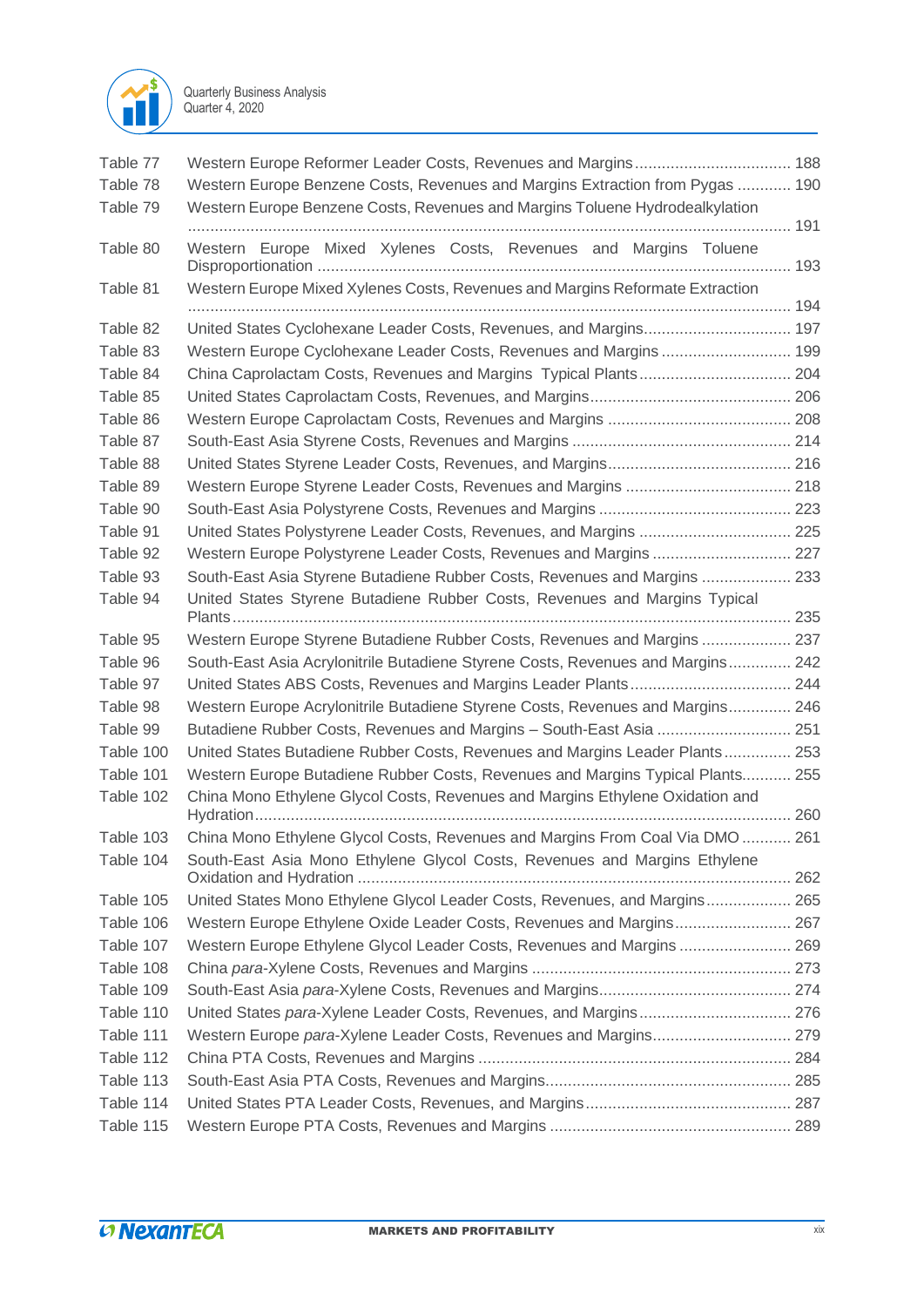

| Table 116 |                                                                                   |  |
|-----------|-----------------------------------------------------------------------------------|--|
| Table 117 | South-East Asia PET Bottle Grade Costs, Revenues and Margins  294                 |  |
| Table 118 | United States PET Bottle Grade Leader Costs, Revenues, and Margins  296           |  |
| Table 119 | Western Europe PET Bottle Grade Leader Costs, Revenues and Margins 298            |  |
| Table 120 |                                                                                   |  |
| Table 121 | United States Acrylonitrile Leader Costs, Revenues, and Margins 305               |  |
| Table 122 | Western Europe Acrylonitrile Leader Costs, Revenues and Margins  307              |  |
| Table 123 |                                                                                   |  |
| Table 124 |                                                                                   |  |
| Table 125 |                                                                                   |  |
| Table 126 | United States Phenol Leader Costs, Revenues, and Margins Cumene Oxidation  318    |  |
| Table 127 | Western Europe Cumene/Phenol Leader Costs, Revenues and Margins  320              |  |
| Table 128 |                                                                                   |  |
| Table 129 | United States Bisphenol A (BPA) Leader Costs, Revenues, and Margins 327           |  |
| Table 130 |                                                                                   |  |
| Table 131 | South-East Asia Polycarbonate Costs, Revenues and Margins Interfacial Process 332 |  |
| Table 132 | South-East Asia Polycarbonate Costs, Revenues and Margins Melt Phase Non          |  |
|           |                                                                                   |  |
| Table 133 | United States Polycarbonate Leader Costs, Revenues, and Margins Interfacial  336  |  |
| Table 134 | United States Polycarbonate Leader Costs, Revenues, and Margins Melt Phase        |  |
| Table 135 | Western Europe Polycarbonate Costs, Revenues and Margins Interfacial 340          |  |
| Table 136 | Western Europe Polycarbonate Phosgene Costs, Revenues and Margins Melt            |  |
| Table 137 | South-East Asia Propylene Oxide Costs, Revenues and Margins Hydrogen Peroxide     |  |
| Table 138 | South-East Asia Propylene Oxide Costs, Revenues and Margins Styrene (POSM)        |  |
| Table 139 | United States Propylene Oxide Costs, Revenues and Margins Chlorohydrin (CHPO)     |  |
|           |                                                                                   |  |
| Table 140 | United States Propylene Oxide Costs, Revenues and Margins Styrene (POSM)          |  |
| Table 141 | Western Europe Propylene Oxide Costs, Revenues and Margins Hydrogen Peroxide      |  |
| Table 142 | Western Europe Propylene Oxide Costs, Revenues and Margins Styrene (POSM)         |  |
| Table 143 |                                                                                   |  |
| Table 144 |                                                                                   |  |
| Table 145 |                                                                                   |  |
| Table 146 |                                                                                   |  |
| Table 147 |                                                                                   |  |
| Table 148 |                                                                                   |  |
| Table 149 |                                                                                   |  |
| Table 150 |                                                                                   |  |
| Table 151 | United States MDI and Intermediates Costs, Revenues and Margins  381              |  |
| Table 152 | United States TDI and Intermediates Costs, Revenues and Margins 383               |  |